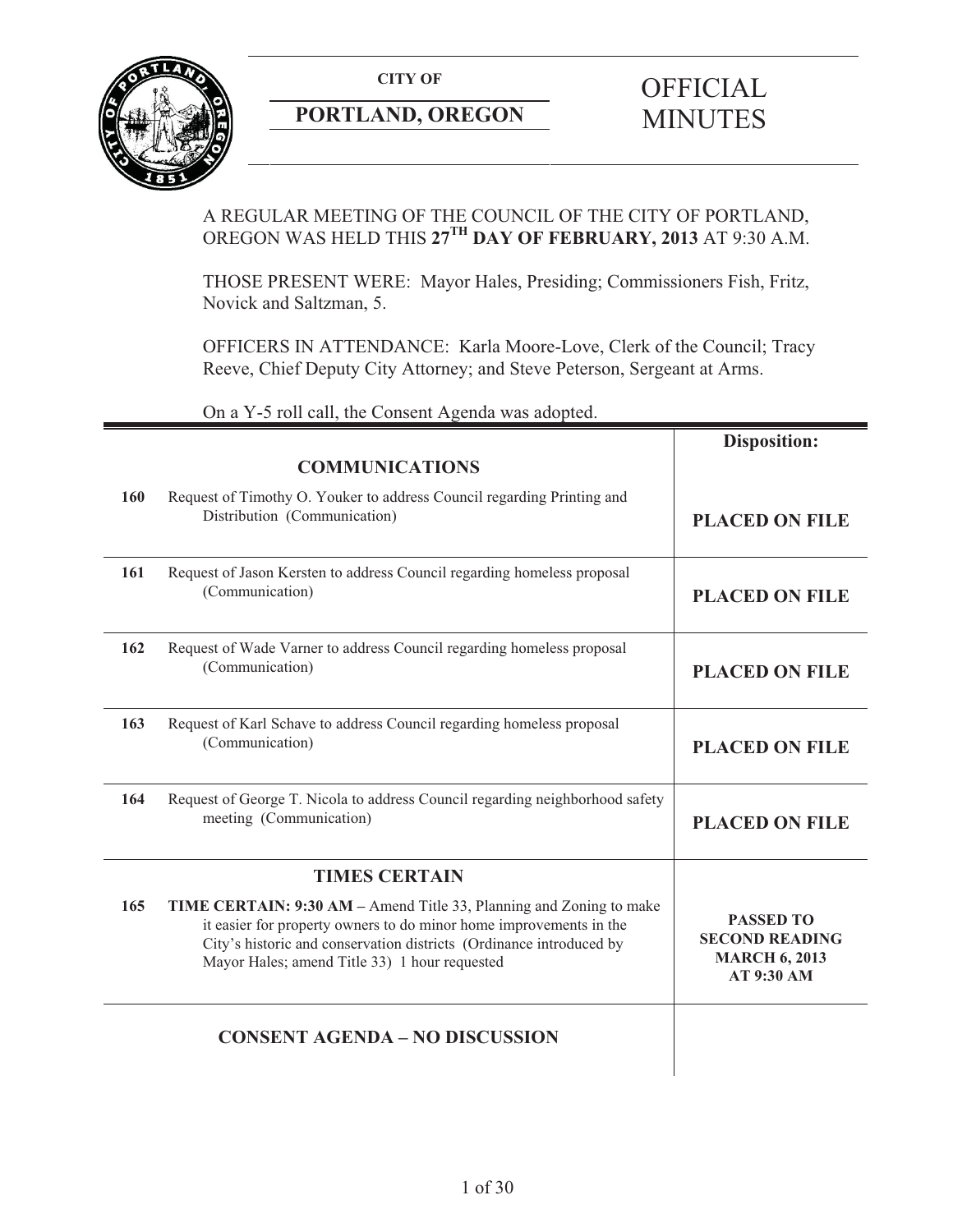|        | February 27, 2013                                                                                                                                                                                                                 |                                                                    |
|--------|-----------------------------------------------------------------------------------------------------------------------------------------------------------------------------------------------------------------------------------|--------------------------------------------------------------------|
|        | <b>Mayor Charlie Hales</b>                                                                                                                                                                                                        |                                                                    |
| 166    | <b>Bureau of Environmental Services</b><br>Authorize a contract with the lowest responsible bidder for the SW 86th Ave                                                                                                            | <b>PASSED TO</b>                                                   |
|        | Pump Station and Appurtenances Project No. E09051 (Ordinance)                                                                                                                                                                     | <b>SECOND READING</b><br><b>MARCH 6, 2013</b><br><b>AT 9:30 AM</b> |
|        | <b>Bureau of Planning &amp; Sustainability</b>                                                                                                                                                                                    |                                                                    |
| $*167$ | Accept and appropriate an Intergovernmental Grant Agreement with Metro to<br>accept funding of \$8,000 for the Build It Green! Home Tour and<br>Deconstruction Demonstration Project for FY 2012-2013 (Ordinance)                 | 185902                                                             |
|        | $(Y-5)$                                                                                                                                                                                                                           |                                                                    |
|        | <b>Bureau of Transportation</b>                                                                                                                                                                                                   |                                                                    |
| 168    | Set a hearing date, 9:30 a.m. Wednesday, April 10, 2013, to vacate a portion of<br>SW Moody Dr north of Ross Island Bridge (Report; VAC-10084)                                                                                    | <b>ACCEPTED</b>                                                    |
|        | $(Y-5)$                                                                                                                                                                                                                           |                                                                    |
| $*169$ | Accept a grant in the amount of \$2,097,888 from the Oregon Department of<br>Transportation and authorize an Intergovernmental Agreement for<br>planning, design and construction of the NE/SE 20s Bikeway Project<br>(Ordinance) | 185903                                                             |
|        | $(Y-5)$                                                                                                                                                                                                                           |                                                                    |
|        | <b>City Attorney</b>                                                                                                                                                                                                              |                                                                    |
| $*170$ | Amend Legal Services Agreement with Cascadia Law Group for outside<br>counsel (Ordinance; amend Contract No. 34620)                                                                                                               | 185904                                                             |
|        | $(Y-5)$                                                                                                                                                                                                                           |                                                                    |
|        | <b>Office of Management and Finance</b>                                                                                                                                                                                           |                                                                    |
| 171    | Accept bid of Emery and Sons Construction, Inc. for the South Airport Basin<br>Phase IV - Pump Stations and NE 47th Ave Frontage Improvements<br>Project for \$2,784,718 (Procurement Report - Bid No. 114593)                    | <b>ACCEPTED</b><br><b>PREPARE</b><br><b>CONTRACT</b>               |
|        | $(Y-5)$                                                                                                                                                                                                                           |                                                                    |
| 172    | Accept bid of Emery and Sons Construction, Inc. for the Division St<br>Reconstruction Project: SE 6th - SE 39th for \$6,350,600 (Procurement<br>Report - Bid No. 114711)                                                          | <b>ACCEPTED</b><br><b>PREPARE</b>                                  |
|        | $(Y-5)$                                                                                                                                                                                                                           | <b>CONTRACT</b>                                                    |
| 173    | Accept bid of Emery & Sons Construction, Inc. for the Overlook Sewer<br>Replacement Project for \$6,437,755 (Procurement Report - Bid No.<br>115102)                                                                              | <b>ACCEPTED</b><br><b>PREPARE</b>                                  |
|        | $(Y-5)$                                                                                                                                                                                                                           | <b>CONTRACT</b>                                                    |
| 174    | Grant a franchise to Tata Communications (America) Inc. for<br>telecommunications services for a period of ten years (Second Reading<br>Agenda 64)                                                                                | 185905                                                             |
|        | $(Y-5)$                                                                                                                                                                                                                           |                                                                    |
|        | <b>Portland Housing Bureau</b>                                                                                                                                                                                                    |                                                                    |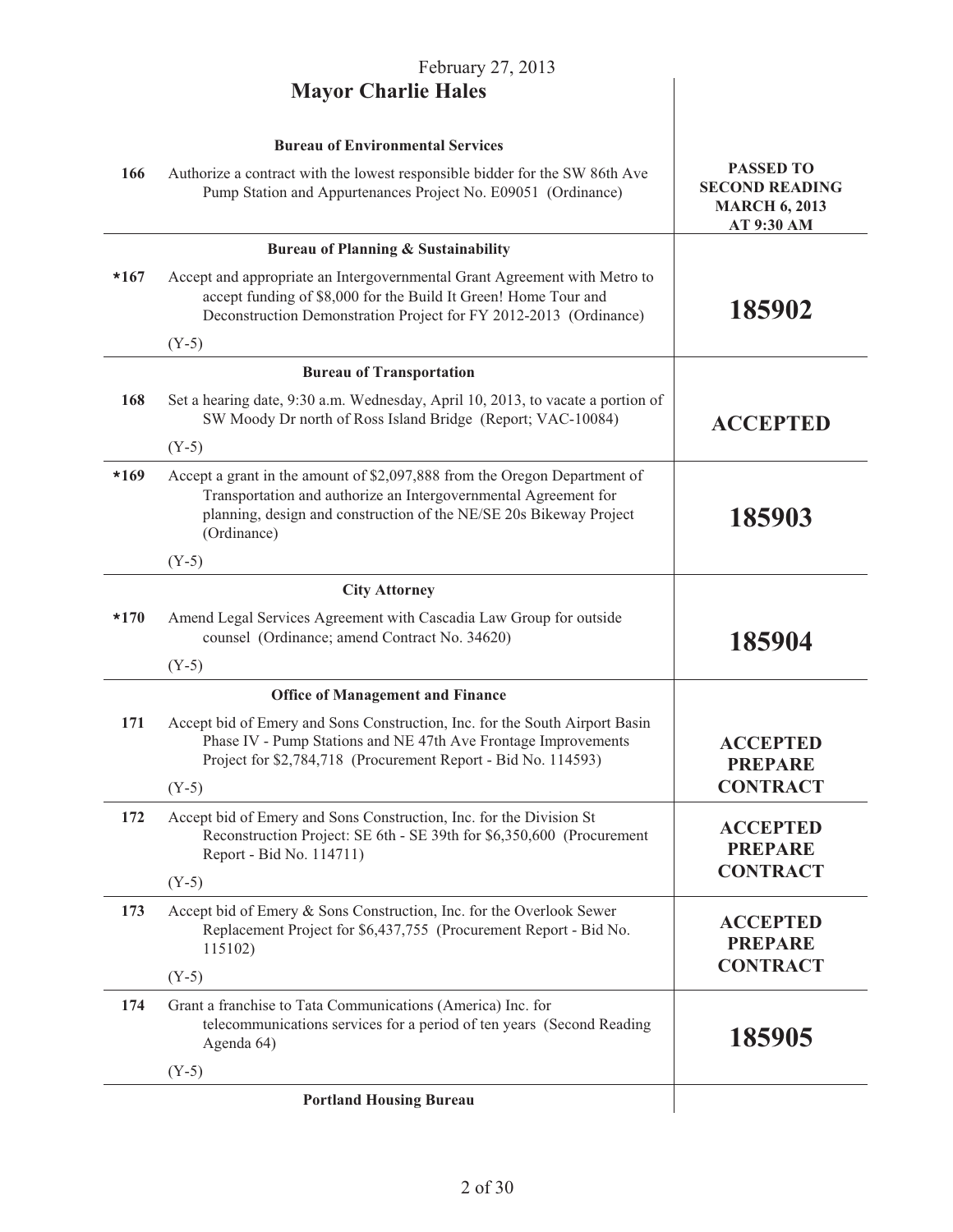|        | February 27, 2013                                                                                                                                                                                                                               |                                                                                        |  |
|--------|-------------------------------------------------------------------------------------------------------------------------------------------------------------------------------------------------------------------------------------------------|----------------------------------------------------------------------------------------|--|
| 175    | Authorize Third Amendment to the Agreement for Disposition and<br>Development of the Jefferson West Apartments (Second Reading<br>Agenda 156)                                                                                                   | 185906                                                                                 |  |
|        | $(Y-5)$                                                                                                                                                                                                                                         |                                                                                        |  |
|        | <b>City Auditor LaVonne Griffin-Valade</b>                                                                                                                                                                                                      |                                                                                        |  |
| $*176$ | Assess property for system development charge contracts, private plumbing<br>loan contracts and safety net loan deferral contracts (Ordinance; Z0792,<br>K0140, T0150, W0023, Z0793, K0141, T0151, W0024, Z1191, P0118,<br>P0119, Z0794, W0025) | 185907                                                                                 |  |
|        | $(Y-5)$                                                                                                                                                                                                                                         |                                                                                        |  |
|        | <b>REGULAR AGENDA</b>                                                                                                                                                                                                                           |                                                                                        |  |
|        | <b>Mayor Charlie Hales</b>                                                                                                                                                                                                                      |                                                                                        |  |
|        | <b>Bureau of Transportation</b>                                                                                                                                                                                                                 |                                                                                        |  |
| 177    | Declare intent to initiate local improvement district formation proceedings to<br>construct street, sidewalk and stormwater improvements in the NE 52nd<br>Ave and Alberta St Local Improvement District (Resolution; C-10045)                  | 37003                                                                                  |  |
|        | $(Y-5)$                                                                                                                                                                                                                                         |                                                                                        |  |
|        | <b>Office of Management and Finance</b>                                                                                                                                                                                                         |                                                                                        |  |
| 178    | Authorize water revenue bonds to refund outstanding bonds and finance water<br>system capital improvements (Ordinance)                                                                                                                          | <b>PASSED TO</b><br><b>SECOND READING</b><br><b>MARCH 6, 2013</b><br><b>AT 9:30 AM</b> |  |

At 11:38 a.m., Council adjourned.

## **LAVONNE GRIFFIN-VALADE**

Auditor of the City of Portland

Carl

By Karla Moore-Love Clerk of the Council

For a discussion of agenda items, please consult the following Closed Caption File.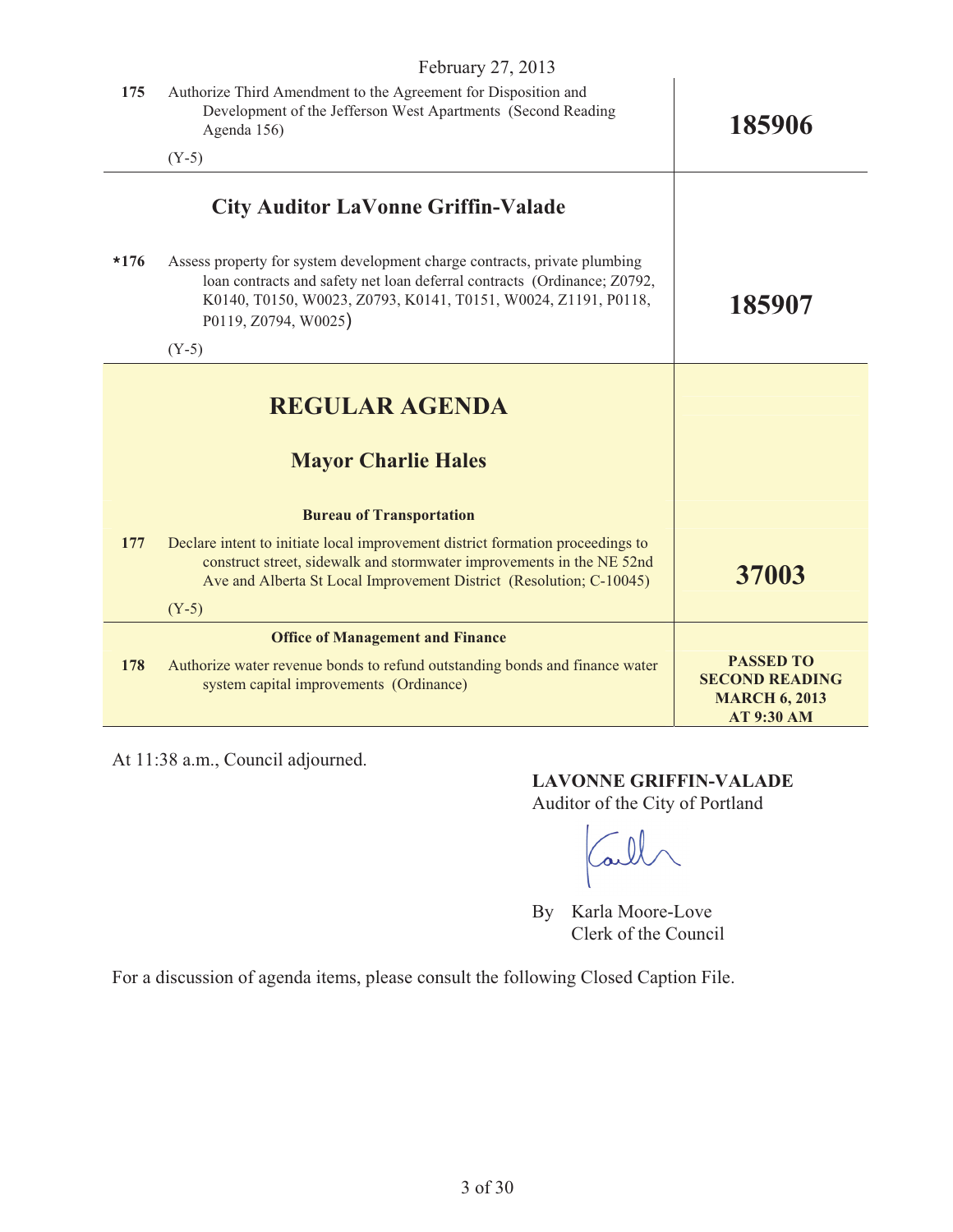#### **WEDNESDAY, 2:00 PM, FEBRUARY 27, 2013**

**179 TIME CERTAIN: 2:00 PM –** Authorize changes to the City Code to require Protected Sick Time for employees of businesses working in the City of Portland and enter into a contract with Oregon State Bureau of Labor and Industries for enforcement (Previous Agenda 98; Ordinance introduced by Commissioner Fritz; add Code Title 9) 3 hours requested

**RESCHEDULED TO MARCH 7, 2013 AT 3:00 PM TIME CERTAIN**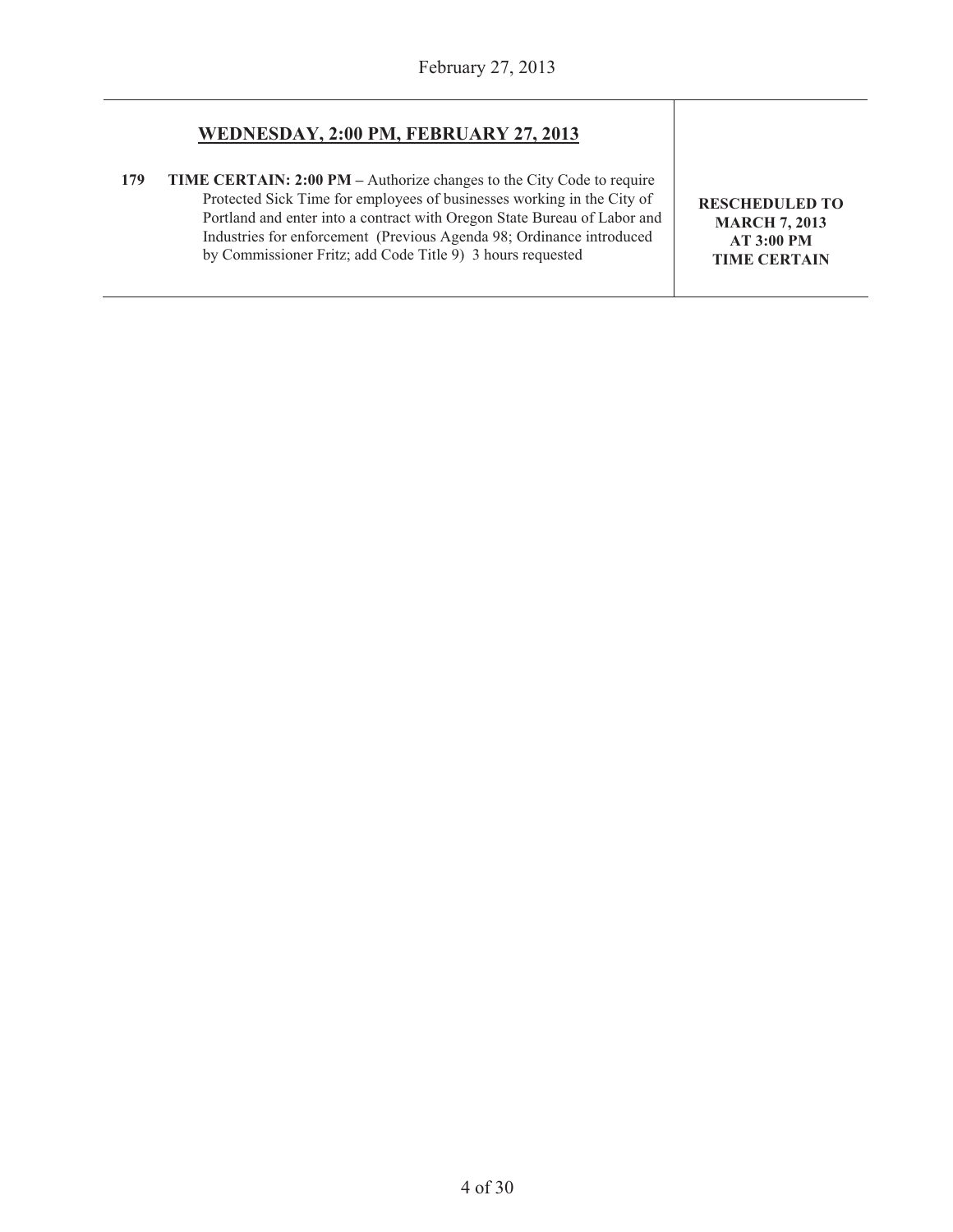## February 27, 2013 **Closed Caption File of Portland City Council Meeting**

This file was produced through the closed captioning process for the televised City Council broadcast.

Key: **\*\*\*\*\*** means unidentified speaker.

## **FEBRUARY 27, 2013 9:30 AM**

## [Roll taken]

**Hales:** Good morning and welcome to the city council meeting february 27th. We have some communication items up front, and we'll call the folks in turn, and you have three minutes as is the custom. And if you represent an organization, please let us know what organization you represent. Karla, call the first one.

#### **Item 160.**

**Hales:** Good morning.

**\*\*\*\*\*:** Sit here?

**Hales:** Please. State your name for the record. And proceed.

**Timothy O. Youker:** Commissioner, I am timmy youker. I was born in Portland 57 years ago, been in the graphic arts field for 30 years, as a printing press operate e-printing, sales, and management. And I have a commercial print shop southeast 89th and stark for 18 years. I was hired as a journeyman press operator 2, at p&d for the city of Portland for three years. I went on medical leave in 2010. I was at, while at p&d, I noticed many things that could be changed to increase business to help the public and the city. I did go through the chain of Command and recommend all these, everything that i'm mentioning here, and nothing has been done. And i'm asking the city council to make the necessary changes in the policy and the way that every department within the city of Portland orders all of its printing, printed materials. They should be going through printing and distribution. Management did inform me that, that, that the departments are able to order printing to vendors without going through p&d. I would like to also see, open up p&d to all nonprofit businesses in the metro area. Long-term, or even success months to a year test. Retail advertising can be very expensive. In getting the word out to the public with all the programs and help available to the general public. Nonprofit businesses, able to use the city print shop would be able to help more people, you know, actually help everybody, probably and, and p&d do not have an active sales force going out and visiting all their customers. And that would also increase the business in a big way. 31 seconds. Anyway, that's just about it. I have everything that I gave for a list of everything over there. And I am hoping this will give you a push to make things a bit better.

**Hales:** Thanks very much. I appreciate your suggestion. Make sure that the guy standing by the window has your contact information because we're in the Process of doing our budget and ways to do things differently are very much timely, so thank you.

**Youker:** Thank you.

**Hales:** Karla, next one, please.

## **Item 161**.

**Hales:** Come on up, just in time. State your name for the record and if you are representing an organization, let us know.

**Jason Kersten:** Good morning, city council, mayor, I am jason kersten. I am the executive director for homeless against homeless in america or ha-ha. Today I come before you not only as a house veteran but formerly, a former gentleman that has gone through the system. We come before you today to, for [inaudible] the proposal that's been put in front of you right now is, is what we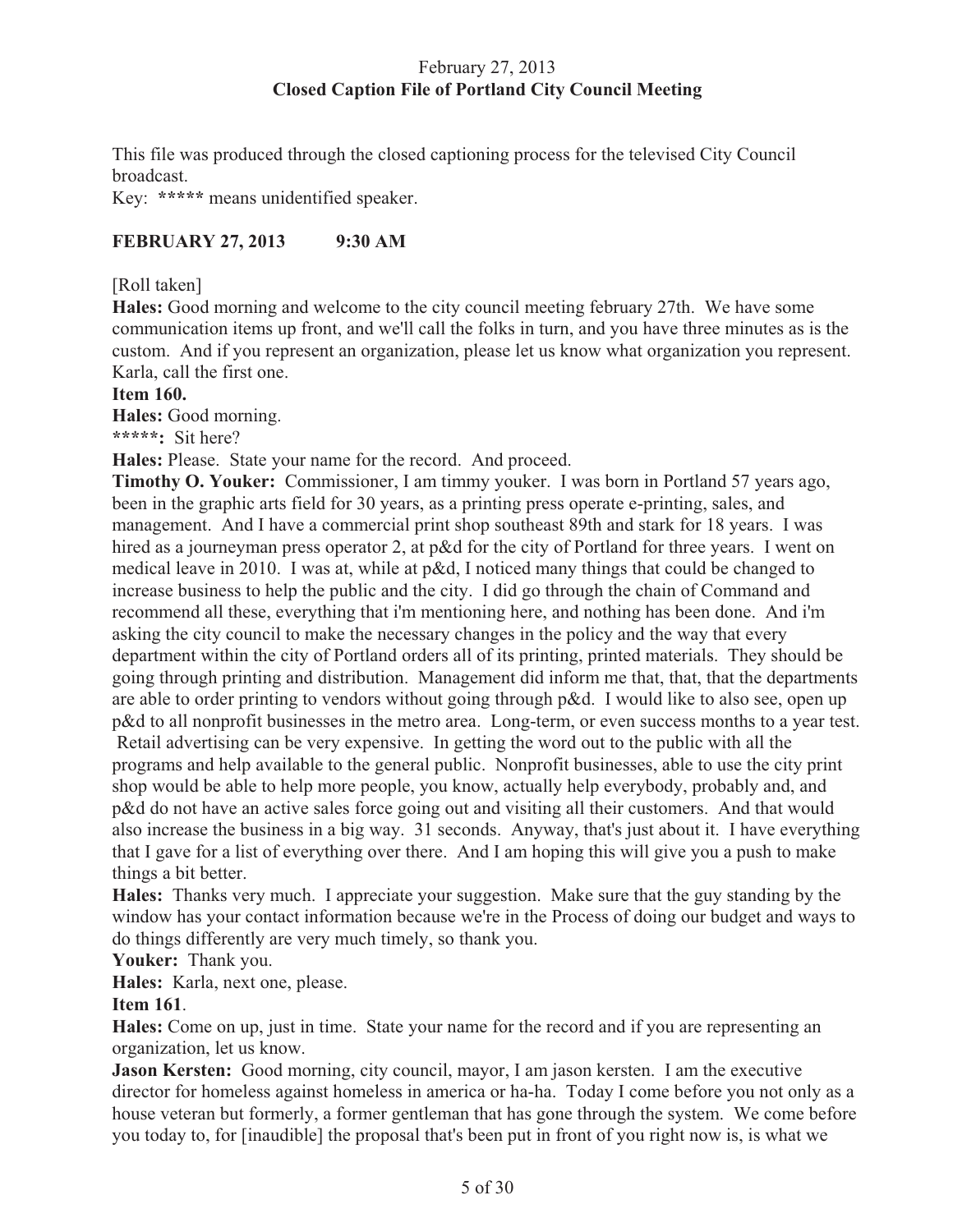would like to do come with our own time and money and create another right to survive, not take away from the work that they have done, but to add to it. They do great work, and we feel that we can do, we can help the process. By getting more people off the streets. On an average we have 1500 people that sleep on the streets every night. And we feel that we can help cut that number down. The declaration of human rights says people have the right to human safety, and we feel that we can help that. The only thing we're asking from the city is a place. You know. All we need is a place to set up. And once that happens, we can do more for, for our community. Portland continually reminds us that it's a city of the people. We want to be part of this solution, to help the people of this community, whether [inaudible] or unhoused. We are willing to work with everybody in the unhoused community. There was several unhoused organizations here represented today. The right to dream two, right to survive, and ha-ha, sisters of their own, and people from dignity village and others. So, once again, I am excited to come before you and ask for a place. That's all we want from the city. So we can take care of things. Thank you.

**Hales:** Thanks for your willingness to help. Appreciate it. And obviously, you have got your contact information so we will, thank you. Ok. Next one, please, karla. **Item 162**.

## **Wade Varner:** Good morning, mayor and council. By the way, congratulations to you and miss Fritz, I am the founding director and the president of homeless against homelessness in america, or - - ha-ha. I came here to tell, it just depends on how big after spot you could give us, we can house as many people as the fire department and people will allow. I put away 5,000 of my own cash from my settlement from being a disabled veteran that gave me my back pay to pay for this. So we can be, within 48 hours, housing up to as many people as you will allow on size of the block. It's the civil rights. It's the human rights that we need to look at because you know, you go out there and talk to them every day like I do, and see how they are treated, especially by the, the, by the armed division and the enforcement division of clean and safe. I mean, clean and safe does the best job keeping the city clean. Plus, it takes care of people that are doing that. Our rest area will include areas for specific areas for like women. The new dignity village, the second one was authorized by the state. And is, is -- you are not able to take families. So, we have place like join, who have said that they would come onboard, and we have 50 plus organizations that say that they will come and help us. We have the time. We have the money, and we have the people. And there is no reason why we don't. And mr. Mayor, I will call you. Twice I asked you if you would allow me to do this, and you said yes. So, now, it is time to do this. We have people, it's cold outside. And it would give them a safe, secure place to put their stuff. We'll have phones there so People call in for work. We're going to have a work center. We're going to have a working kitchen that will feed the place, and all of this will be at no cost to the city. You are talking about cutting money, well, I am showing how to house 500, 600 people at no cost to the city. If we can, if we can do that, we can set a, a precedence for people up and down the west coast, because both seattle and eugene have done this by allowing nonprofits. And we have our nonprofits status now. We are official. So, if we could just change the law or give us something to, to have the nonprofits that want to do this, it's like, there is several churches that want to bring car campers in, but it was a not in my backyard situation. People said we cannot do that. And you know, the idea of putting us out next to a dump, under a freeway, or, or, you know, next to the jail and everything, I mean, that's fine for them but we would like a place closer so we could, actually, have services for those people. We'll have people coming in from different organization, and to, to help people do the service and stuff. All i'm asking you for is, is time to help people help themselves, and that's the whole idea behind ha-ha, is giving a hand up, not a handout. Thank you very much.

**Hales:** Thanks very much. Appreciate your willingness to help. Thank you. Ok. Next one, please. **Item 163.** 

**Hales:** Good morning.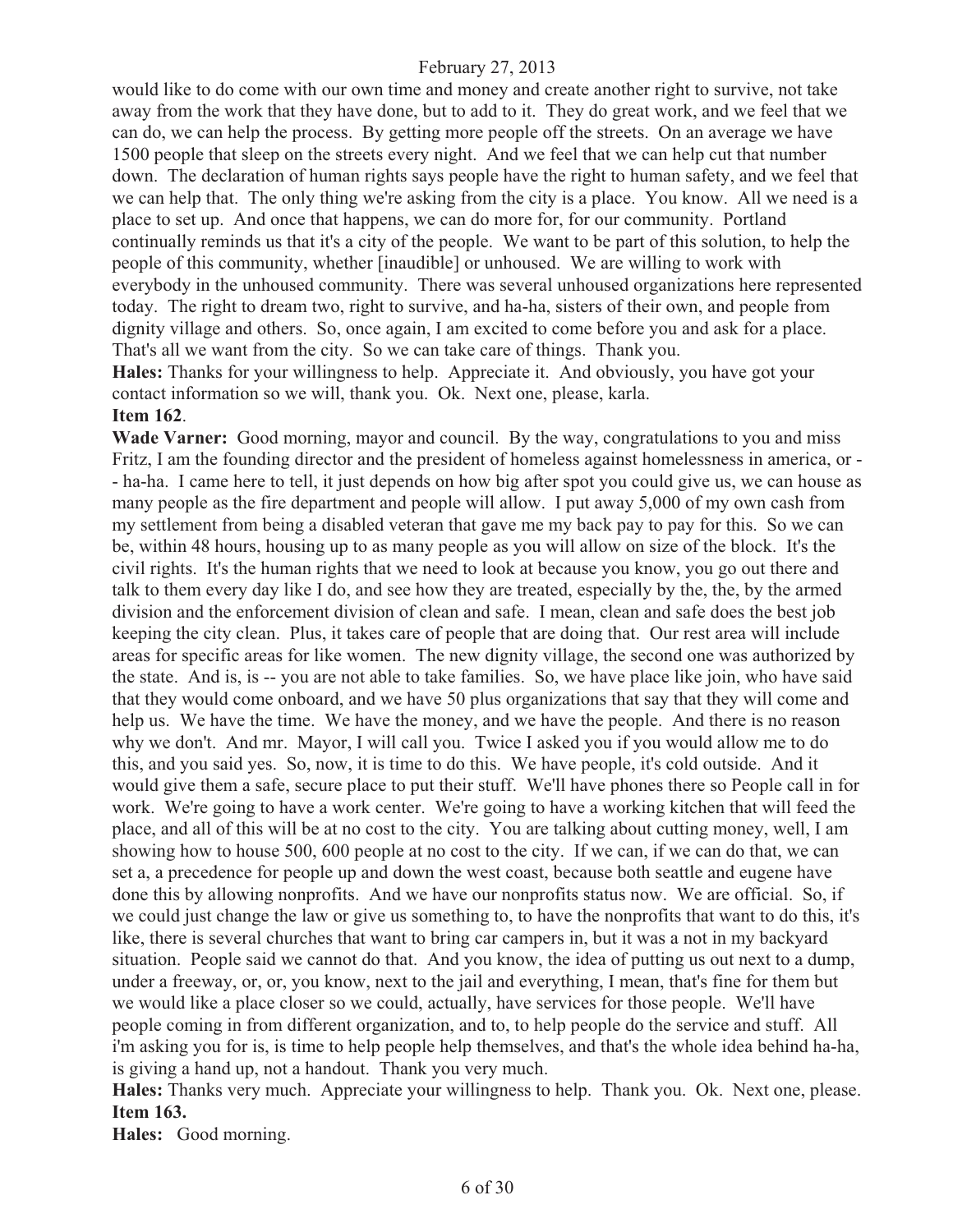**Karl Schave:** Good morning, council. Good morning, mayor. The reason I am here today, I am karl schave, I am with ha-ha and I also want to say thank you. The main purpose i'm here today is because there is a lack of student housing. And my family and i, we actually had to camp out at highland, Washington park and forest park. And what I want to be able to do provide a place of services, we've been able to get equipment from free geeks, so set up a work station and, and a wireless router for people to gain services, search for work. And be able to productively go on and move on. It really hurts me to be able to see this, this amount of loss of human capital. And this is a stagnation. And for people to have no place to go. And, and little direction. There is a lot of support to be able to do this because there is a great need for, for this, this humanitarian project. To help people. To help people help themselves find service. And locate help. The, the first is just a proposal. Ideally there would like to be something on the west side or the east side. Something comparably closer, so people gain services in old town. And on the, the east side, as well. Because travel is, is, as I found, is a great issue if everything has to be carried, you know, on a person. And then, and then, for the people to be able to have to run from place-to-place, it's not a productive use of, of their time, also the services time and the city's time. We need to be able to quickly get these people and get everybody to be able to get these services so they can, they can move on. And I want to say thank you, and I really appreciate your time.

**Hales:** Thank you. Thanks for coming. Appreciate it. Karla. [applause] **Item 164.**

**Hales:** Good morning.

**George T. Nicola:** My name is george t. Nicola. I live in Portland, the tabor neighborhood. **Hales:** Folks, let's let this man speak, please. Folks, let's let there man speak. Everybody else got their chance. Good morning, hangs on a minute, folks are leaving while chanting. Welcome, and proceed, thanks.

**Nicola:** My name is george t. Nicola. I live in the south tabor neighborhood. The most important service the government is public safety. Delivering that service is most effective when emphasis is put on preventing crime, rather than punishing it after the fact. The preferred approach requires citizen input and participation. And in that respect I would like to praise the effectiveness of The crime prevention program, conducted by Portland's office of neighborhood involvement. And their budget is money well spent. And in the past year, residents in my neighborhood have experienced numerous home and gar break-ins. Although, these did not involve a tax direct on people, confrontations over property crime often lead to violence. So, even prevention of property crime should be a city priority. For this, our neighborhood has received considerable assistance from our current crime prevention program coordinator, brad taylor. Brad got word of the crime spree. Through our neighborhood association, e-mailed us, brad initiated communications and suggested that he conduct a crime prevention meeting in our neighborhood. And at first, brad got little response, but he kept trying. And eventually, a number of people agreed to attend a meeting, which for their convenience, brad scheduled in the evening, about 30 people attended. Brad provided tips for crime prevention, he offered further assistance, including help in establishing foot patrols. He also stated a willingness to attend other meetings and to accept the phone calls during a wide range times. Public servants such as brad and the crime prevention program demonstrate how good citizens are the riches of the city, thank you.

**Hales:** Thanks for coming. All right. We are, we are to the consent calender. If there are none, we can take a role call, please.

**Fritz:** Aye. **Fish:** Aye. **Saltzman:** Aye. **Novick:** Aye.

**Hales:** Aye. Time certain, 165.

#### **Item 165.**

**Hales:** Let me take a minute to start, and issue commissioner Saltzman has some comments, as well. First I want to start by thanking you for your leadership on this issue, and for pushing for a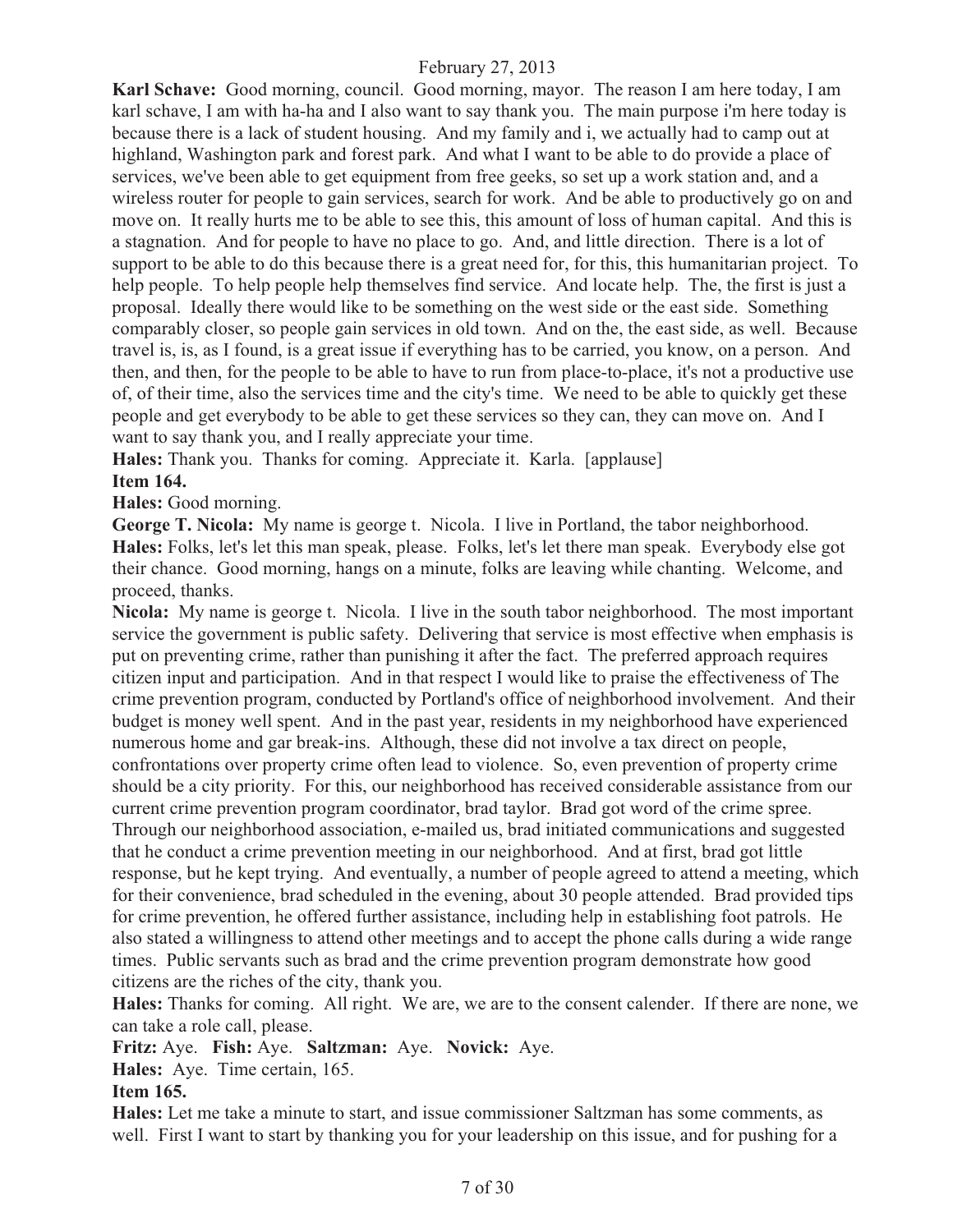solution, and I want to also thank and recognize a couple of bureau, the bureau of development services and the bureau of planning and sustaining, to work with folks in the community as volunteers to take on these issues. And we have had a lot of active involvement from the historic landmarks commission, from planning and sustainability commission, and from, from organizations that are advocates for historic preservation in the city, and we have representation and testimony from some of them here today. And I just appreciate the good and collaborative work that's been done to, to address both, both the practicalities of permits and remodeling for people who own historic homes and the passionate desire on the city to maintain the wonderful historic fabric that we have. So, just want to commend the good work, and yours, especially, and turn it over to you, commissioner.

**Saltzman:** Thank you, mayor. I just wanted to sort of join in on the thank you's. I think this is a great example of, of our government, our city government being responsive to concerns raised by neighbors, primarily, in the irvington neighborhood, but these issues are also raised in the buckman area, and around the cost and expense and, and the scope of, of the design review, and how it relates to home improvements. So, I think that the product before us is a great product. I think it responds to those concerns. So, I want to say, thanks to all of people who worked on this. And I know a lot of you won't be here next week when we vote so I want to get my comments out now, so when the controversies in the irvington district and the buckman neighborhood surfaced last spring, we really -- the bureau development services and the bureau of planning and sustainability worked hard to come up with solutions, and they did so quickly. And so, those solutions are before us today. So, first off, a big thank you to the two bureau directors. Paul scarlet with the bureau development services and susan anderson, the bureau of planning and sustainability. And this project was a team effort between the two bureaus and would not have happened if susan and paul not rolled up their sleeves and provided the critical leadership to, to move the project through the system this fast. And also, of course, there is the tag team duo of tim heron with the bureau development Services and jay with the bureau of planning and sustainability. And a great team, these two made with very, very complimentary personalities, and but, they are down to, they are professionals that also get it. And whenever a project, a code writing project happens in the city, you know that, that joe has been working overtime on that, too, so thanks to, to joe as well. And, and I must admit, I am very excited about the creation of the Portland coalition for historic resources. For coming together, coming together around this issue, and your advocacy, your passion and demeanor and are what make it a pleasure to, to keep my job and to keep it up. So, thank you, and I look forward to your continued advocacy to preserve our resources. And a big final thank you to the landmarks commission, and the planning and sustainability commission. Landmarks chair, carrie richter, and planning and sustainability chair andre boss, a special thanks to them. These two bodies were, are incredibly dedicated volunteers and were critical to making this project work on the accelerated time line. So, again, thank you all for the great work, and I am really pleased this project is here before us on such a fast time line.

**Hales:** Thank you, I think the bureaus are here and ready to make a presentation so susan and paul. Kick it off. Thank you.

**Susan Anderson, Director of Bureau of Planning and Sustainability:** Good morning. Susan anderson, director of the bureau planning and sustainability. And as others have sat with me here, paul scarlett and diane hale, from my office who will do the presentation, and also, tim heron from bds and jay are here to help answer any questions. Also here are don hanson, who is a past chair of the planning and sustainability commission, and also a current member, and carrie richter, the chair of the historic landmarks commission, and they will make a couple of comments. I, too, want to thank commissioner Saltzman for his leadership on this. He pushed us to say, can't you get together and do this quickly, and we looked at each other, and said, we should start, we should start doing more of this, is what we said, and I think this is a good first example of us pushing forward on these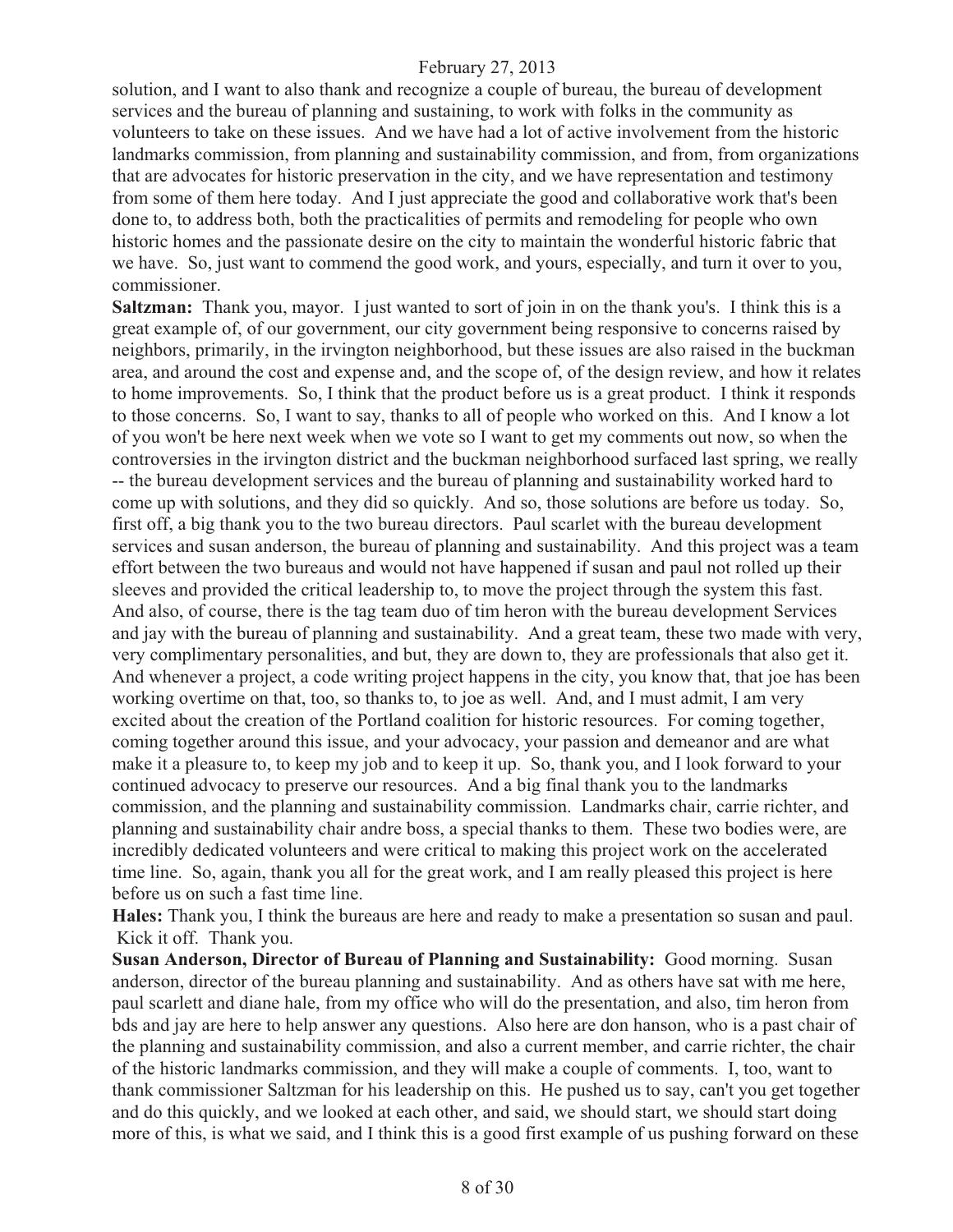things, and the problem to be solved was that homeowners in historic and conservation districts often faced relatively high fees for relatively small projects. And a process that could take from six to eight weeks just to get done. And so, a team from paul and my office worked together to make changes to the process, providing for exemptions and also providing more clarity so we created, a quicker, easier to understand, more predictable process, and for minor projects, while insuring that, that the process helps to continue to preserve Portland's historic Character. We started the project, I think, in the middle of the summer. And the planning and sustainability commission, the, the historic landmarks commission and the Portland coalition for historic resources, the three groups together really brought different perspectives, which was really important. And they also brought different kinds of expertise and worked together. So, the result is a package of amendments that you have before you today, and that will provide much needed relief to homeowners, and especially the homeowners just making small improvements to their homes. And paul would also like to say a few words before we go into the presentation.

**Paul Scarlett, Director Bureau of Development Services:** Good morning, and thank you, susan. Paul scarlett, the development services director. Commissioner Saltzman and, covered the points I was going to make, but it reinforce the excitement I had about being able to -- thank you. This happened to me last week. Being able to work together collaboratively. A solid partnership. The bureau of development services, we are responsive for administering and enforcing the zoning code, which bps writes through the legislative process, so, as things come through the review, the development review process, we identify what's working and what's not, and we communicate closely. This was one that was a pressing issue, as susan stated, the time Line, the cost. We had a one size fit all, and certainly, not relevant, not appropriate, so we identified ways and solutions to, to make this more, more practical, more reasonable, and that's what we have in front of today. A number of exemptions created, a number of reduced -- it reduced the timeline from six to eight weeks to three weeks, that's, that's amazing. And costs, a year ago, was about 1300, and that was too much, we did some work through our fee process and got it down to 900 with this new code, we're looking at somewhere around 500 or so, we have a fee ordinance coming to fine tune that some more, and so i'm excited about the ability to bring it down. And but, without staff, tim and jay and diane, and our partnership, we would not be here, and it comes as a result of responding to neighbors, to employees, and to, to stakeholders, to council, and I think, like susan said, we have a really great template, and it's like a pilot, and we can look forward as to how to make this work some more, certainly, I say that with some caution because we did partner up financially, as well, with bps, and this is, this is the legislative process, so we will do what we can, but certainly, on the financial side, certainly we have no limits on helping out with the time and the energy and sort of being collaborative. But, this is exciting and, and hopeful that, that this will work, and we look forward to administering and implementing and working with the residents And customers coming in for, for the changes.

**Hales:** Thank you.

**Scarlett:** Thank you.

**Hales:** Go ahead.

**Diane Hale, Bureau of Planning and Sustainability:** Good morning. Good morning. I am diane hale. I work at the bureau planning and sustainability. And I would like to mention that public record for this project is in the room and available for review. Today we will briefly review this recommended code amendment package, and then you will take testimony from community members. As susan mentioned, this came about because of concerns about, about the, the time and cost associated with this direct design review. So with that in mind, the goals were to improve the review process, and to preserve historic character, and to create a quicker, easier, and more predictable process for proposals with minor impacts. This is a map of, of the historic and conservation districts within Portland. That, the historic districts are shown in gray, and the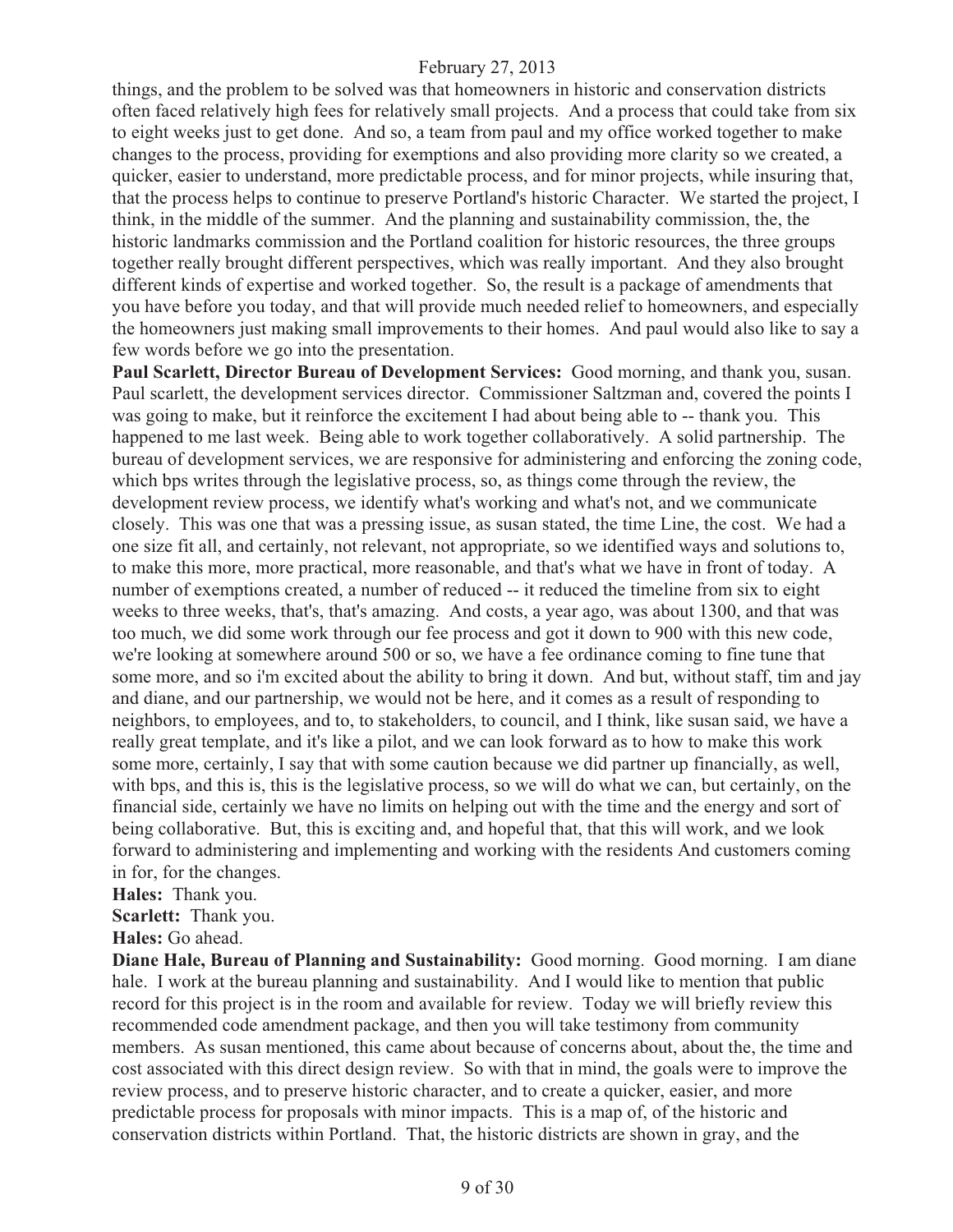conservation districts are shown with the hatching. And Portland has 20 districts, and approximately 700 individual landmarks. Individual landmarks can be located within the districts or they can be on their own properties like, like the ladd carriage house or pittock mansion. And we began this project last summer working with community members, to identify their Concerns. And in the fall of 2012, we worked with folks to develop alternative concepts. In november we released a discussion draft with the first draft of the specific code amendments, and the landmarks commission held a hearing on that draft in december. Last month, the planning and sustainability commission reviewed a proposed, proposed amendments and also took testimony. And today we are here to present their recommendations for your review and, and to listen to the additional testimony. Throughout the project, we have been working with a variety of different individuals and community groups, including the neighborhood associations. And district coalitions, and the development review advisory committee, the Oregon remodeler's association, and the Portland coalition for historic resources, which as many people have mentioned was formed to, to help participate in this, in this project. And that group includes representatives from, from neighborhoods, the bosco milligan foundation, the history preservation league of Oregon, the american institute of architects historic resources committee, and a variety of independent professionals. We have also held hearings with the landmarks and planning sustainability commissions and have been in contact with the state historic preservation office. In general, we have heard support for the project goals And the draft code amendments, but we have also heard that there are several other issues related to regulating historic resources that people would like addressed. And we recognize, and they recognize that, that those issues cannot be addressed with this project, but we are hoping that the city in future projects address more of those issues. This proposal has three main components. New definitions. New exemptions. And a new review of procedure. Although the amendments in general, they are also listed in a summary table on page 7 of the report if you would like to follow along and look at the detailed descriptions. According to a review of past applications, conducted by bds staff at the beginning of the project, we think that, that these amendments could make the process faster or easier for, for approximately 50% of the applications. That come into the development. Services. Base on that analysis. The first component of the amendment package are clarifying the definitions. Repair and maintenance are currently exempt from staff review and will continue to be so. And these are things like reroofing, or repainting. And we have heard that there has been confusion in the past on the part of property owners and staff around the terms as well as other terms such as restoration. And I have some examples to Illustrate the potential confusion. If you remove a small section of siding, that is deteriorating, and you mend it with similar materials, that is considered repair. If you remove all the siding and replace it with vinyl siding, that is considered an exterior alteration and would require review. And if you remove vinyl siding added to the home after it was built, and you reveal the original side, that is considered restoration. This proposal helps address the potential confusion by providing definitions. The second component is a set of new exemptions for minor alterations that staff feel will not have a major impact on the significance of the resources. The alterations go through a land use review procedure. The newer exemptions include installation of the accessibility structures that comply with federal ada requirements. And removal of fire escapes that have been deemed dangerous by the fire marshall. And alterations to interior light walls. Other new exemptions include the installation or alterations to skylights and roof hatches, and installation and removal of storm windows. Replacement of the existing basement windows, and installation of new egress basement windows in certain circumstances. And in this project, we tried to balance the need to preserve and protect historic resources with The regulatory burden that protection can place on homeowners. Windows are a good example of, of the balance. And, and original windows, on the homes are often made of wood. And they are considered to be a central part of the, of the building's historic character. And however, homeowners often want to switch them out for vinyl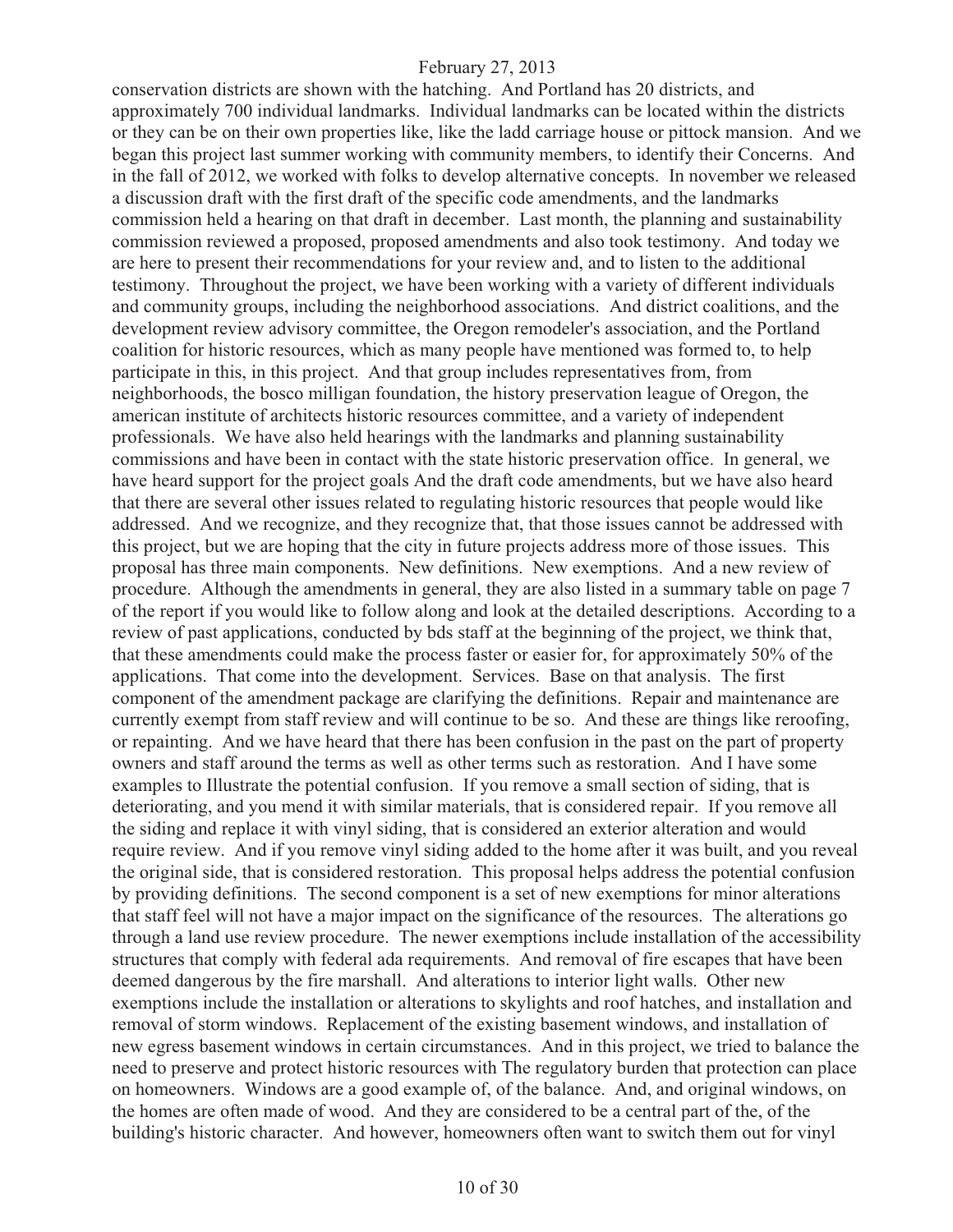windows for a variety of reasons. And with this proposal we are allowing that switch to occur to basement windows while we are maintaining the staff review for windows that are above grade and much more visible than the basement ones. The third component of the amendment package, is a new type one procedure. That would be used to process minor historic design review cases in residential zones. There are currently three procedure types that are used for historic reviews. Type one, type two, and type three. The complexity of the project, the cost of the fees associate and the time involved with the decisions generally increases as you move from a type one to a type three procedure. Currently most of the historic review activities go through a type 2 or 3. We are proposing a new type that shortens the review time, especially in half. And as the director mentioned, we are anticipating the fee will be lower, as well. This new procedure type will have the same notification Procedures of the existing type one, and there will be no local appeal with the new procedure. And the decision would still be appealable to the state land use board of appeals. We have heard some concerns from neighborhood representatives about losing the local appeal feature. And we have tried to take that into account when identifying which specific projects or activities should fall under the category of the new procedure. The savings in time, and potentially the fees comes in part by dropping that, that local appeal. One of the applications of the new procedure type, is for new construction of accessory structures. Accessory structures include things like garages and retaining walls. And currently, new construction of accessory structures less than 300 square feet in size, and is exempt. We are proposing to tighten the regulations a bit because accessory structures certainly contribute to, to the, to the historic significance of a resource. And therefore, we believe that the staff review merited in more cases than currently occurs. In this proposal, new accessory structures in residential zones that are less than 200 square feet, would be exempt. And the accessory structures greater than that would go through the new shorter procedure. Another application of the new procedure for restoration. Restoration is an activity that We would like to encourage because it helps the city meet the preservation goals. Currently, all restoration activities go through review. The amendment package proposes that, that restoration applications in residential zones would go through the new shortened procedure. The last application of the new procedure that I would like to cover today how we regulate the alteration and is residential zones. When we talk about the facade alterations, we mean anything that affects exterior walls of the building, such as removing siding. Replacing a door or adding or moving a window. Currently, these activities go through a type 2 or 3, depending on the project value. And this amendment package proposes that the facade alterations that total less than 1250 square feet would go through the new procedure in general. And there are some narrow circumstances when a project could also be exempt. This provision allows for multiple alterations, as long as the cumulative impact is less than 150 square feet. So, somebody could replace a door and add two new windows as you could see in the example, or four, four new windows. And as long as that total area of impact of the, of the discreet alteration is less than 150 square feet, it would be allowed. So that covers it for, for the amendments. Today, we are requesting you Amend the zoning code, that you adopt the commentary, the legislative intent, and indicate that these amendments would be effective on may 1st. And I would like to, to introduce, introduce two others that would like to make quick comments. Don hansen, former chair, and current member of the planning and sustainability commission, and kari richter, the chair of the landmarks commission.

**Hales:** And you and tim stay here for questions if we have any, and -- good.

**Don Hanson, Bureau of Planning and Sustainability Commission:** I'm glad tim is here, he can answer the tough questions.

**Hale:** Ok.

**Hanson,:** I am don hanson from the planning and sustainability commission. André baugh couldn't make it today. I am sitting in on his behalf. And we, we had a hearing on, on january 22nd, and submitted a letter to the city council recommending the approval. And rather than read that, I will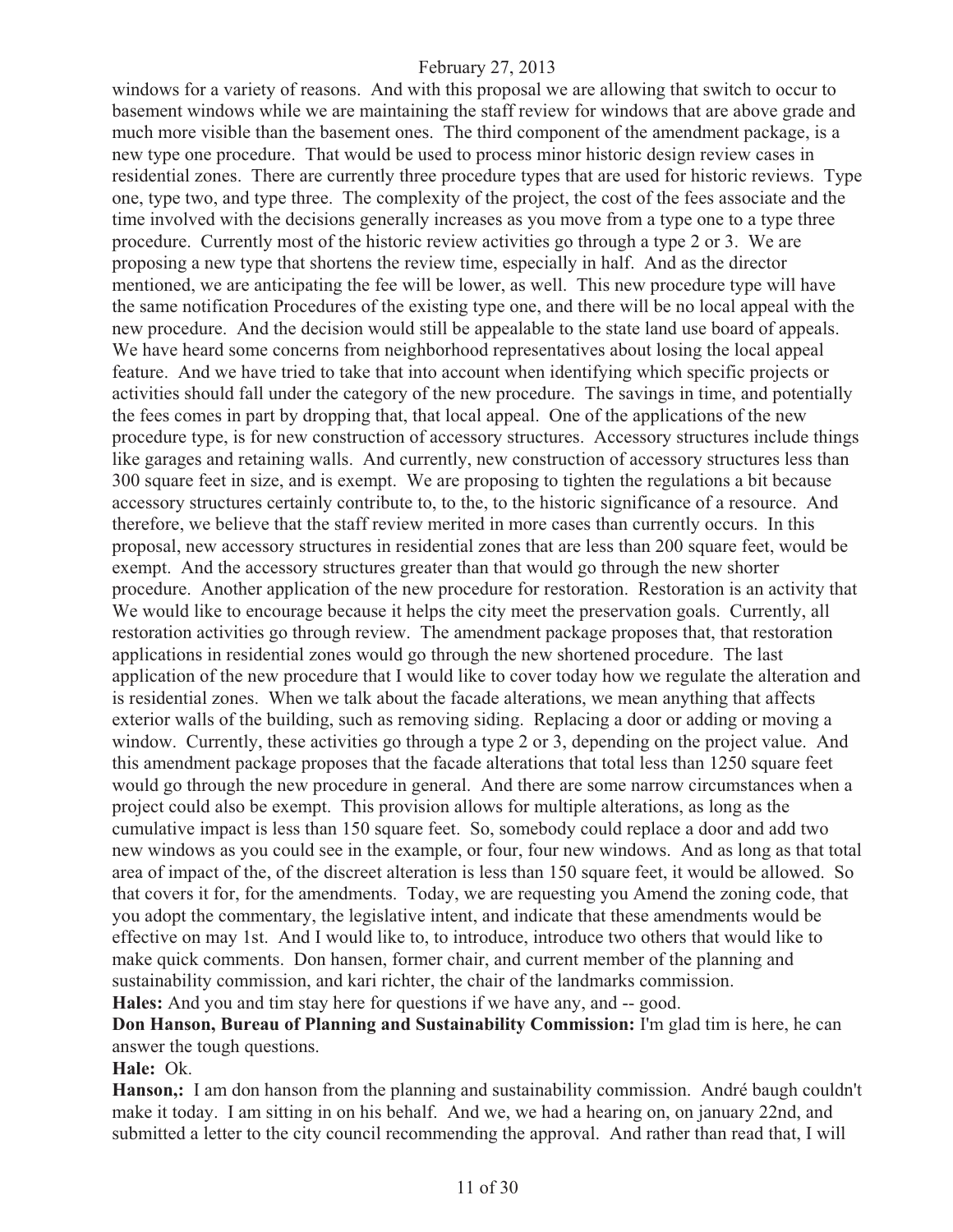just highlight a few minutes. We thought it would be a good idea to do a user friendly handout that explains this when people come in and they want to make improvement to their house, and also, available on the web, the web. And I think if there are fee reductions, it would be great to state that real clearly, also, and one thing that we recommend, it is a third point, is after one year, perhaps, we evaluate this process and see how it is going, and the two bureaus that, that have done an excellent job of collaborating could come and Report to the commission and let us know how it's going. So, like commissioner Saltzman, I really admire the collaborative nature of this. And it's just worked beautifully between the two bureaus, and it's also a tangible quick implementation project, especially by comparison to a number of the other activities as a commission, so, I really appreciate that my take away from this, after reading the permit statistics, over the last few years, and also, hearing excellent testimony from, from people, from great Portlanders that live in the neighborhoods, and is that people like their neighborhoods, and their historic neighborhoods, and they like living in their houses, and they are investing significant money to improve those houses. I think that bodes well for all of our historic districts and our inner city neighborhoods. So, I look forward to this being approved because I think that it facilitates those improvements for people, and, in the historic districts and the neighborhood. Thank you.

#### **Hales:** Thanks.

**Carrie Richter, Chair, Portland Landmarks Committee:** My name is carrie richter, the chair of the Portland landmarks commission, and really quickly, I want to join in the big kumbaya session, that's happening right now, and thank everyone, for, for their, their hard work and, and two quick points following on what mr. Hansen said, the landmarks commission is committed and identified a goal for 2013 to, to provide the link of handouts and matrices and things that Make the code easier. And updating the, the landmark commission website, with those materials, we're working on a window and doors, sort of, advice sheet, I know the historic coalition is doing the same thing and, and, you know, just making this information available, how to, to guide, if you will, and so, I am, I am privileged to be a part of this, and I also want to, to say that it was great fun working with, with the, the planning and sustainability staff along with the development services staff because we got to, actually, draw out what, what 150 square feet cumulatively could be on a 45-degree roof. Or, you know, how that looks on the back of a building, and it's fantastic when, when you have the folks on the ground, who deal with these all the time, weighing in on how this code language will work. And so, you know, it was fantastic, and the landmarks commission is committed to continuing the oversight on how this new procedure works. And every year during the retreat, which we just two days ago, we talk about the, the cases that came the year before. And so, we're going to be able to see if, if 150 square feet is exactly right or if we can go up to 200 square feet or how we can jigger the system, who, who make it easier and promote the, the use of, of the resources. So, thank you.

**Hales:** Questions. Anyone? Great. Thanks, a good presentation, thanks very much. I think we're ready for public testimony, and any other invited testimony? Ok. Public testimony, karla, thank you.

**Moore-Love:** We have 14 people signed up. The first four, please come up.

**Hales:** Good morning.

**\*\*\*\*\*:** Good morning.

**Paul Falsetto:** I will kick it off, I am paul, I work at 322 northwest 8th avenue. And I am a proud member of the Portland coalition for historic resources. I want to welcome new members to the city council. And I guess the returning member in a new position. And a new role. And the coalition as mentioned earlier is a unified effort of community members with the goal of protecting our historic resources. Now, the greatest amount of historic resources in the city are contained within our 14 national historic districts, and our six conservation districts, and believe it or not that comprises 8,800 properties. So, on one fell swoop, you make life better for the districts, you have done a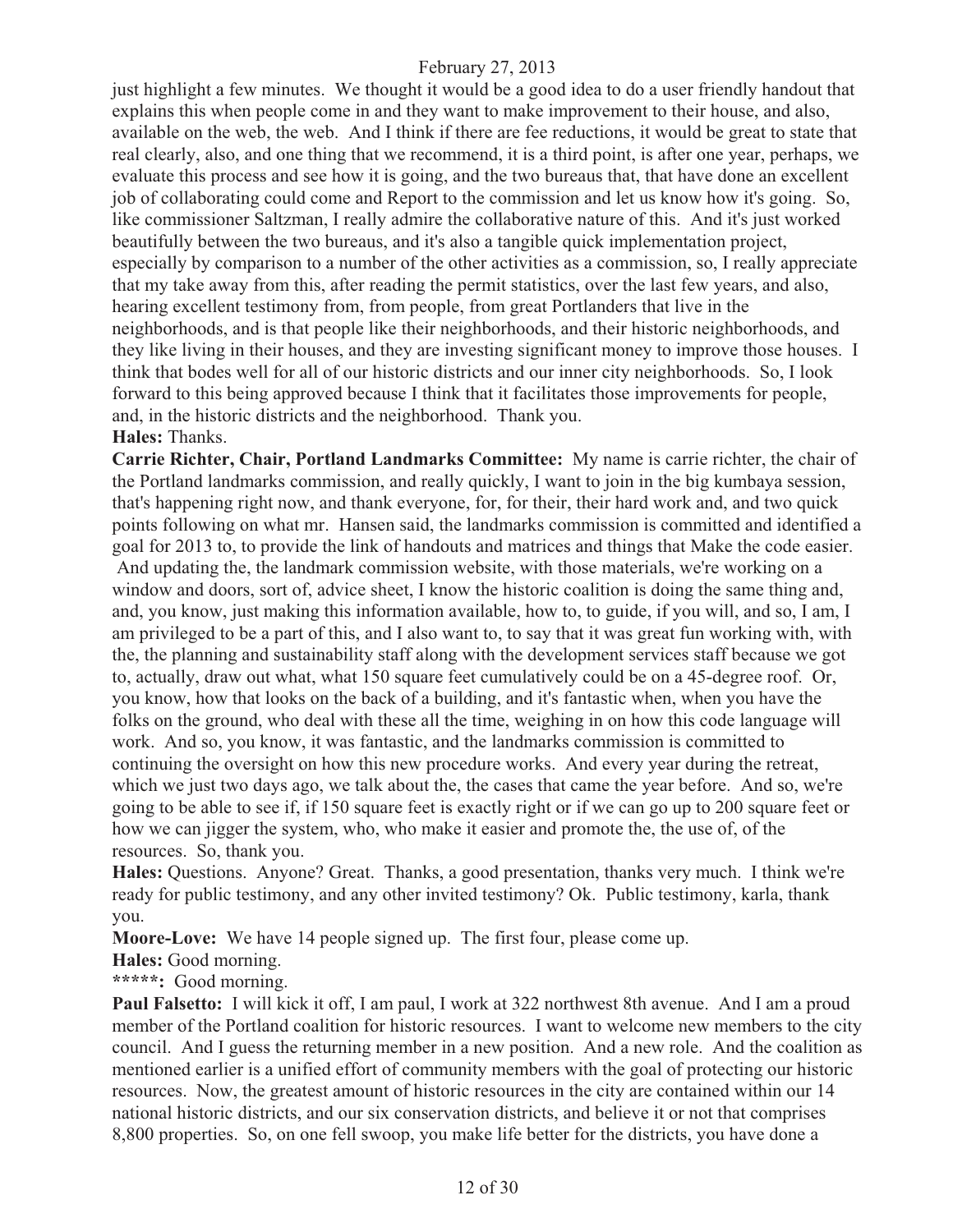tremendous amount of work to, to further the efforts of historic preservation in the city. And these properties keep Portland's history and storyline alive. And they do it in real-time. And the folks that own these properties, the majority of them are as dedicated as the folks that built the properties initially. So, we want to make sure that any process that they have to go Through to bear the maintenance work is simple, easy, clear, and we're going to ask that it be cheap, as well. The cost that it was before the recession hit. And that makes sense to us, and to, to homeowners, as well. The historic code improvement process that was outlined by diane and the bureau chiefs, we thought was, was an excellent process, in the manner that it was quick and it was surgical, it was like orthopedic surgery to go right in, and we both had it recently, so we know. And fix the meniscus to get to the heart of the matter, and really the heart of the matter is understanding what are the basic items you don't need to talk to the city about. And what are those items that are so minor that, that you can create this new type one, which comes with a quicker process. We had to give up the appeal, the local appeal but we thought that there is a balance there, and ideally, it's cheaper, so you are containing a good majority of the simple things that people do every spring, and you are doing it in a matter that they can get it done quick, and easy with greater understandability of what they are trying to do and at less cost. I think that, that this entire process is a win-win. This is a good Portland success story, and the coalition is pleased, too, that the two bureaus have worked so well together. And the two commissions have worked so well together. And we would like to work well With both of them and create this, this tripod, if you will, of efforts to further historic resource preservation in the city, and now and in the future. Thank you.

**Cathy Galbraith:** Good morning, I am cathy, the director of the boston milligan foundation. We operate the architectural heritage center at 701 southeast grand avenue, and we are in the grand avenue east Portland local and national register historic district. I am revealing my longevity when I say this is the fourth code amendments and procedures that I participated in. All of the previous ones were supposed to make the process better. But I think that this is truly the first time that the broad and diverse presentation community, both of the bureaus with responsibility for the historic resources, landmarks commission and the planning and sustainability commission, all came together and worked to make the process better. And most important, in response to the concerns raised last spring by homeowners, potential applicants, throughout the city who are concerned about the process and fees, and those you on the council, I was told to fix it, and that's what we have gone off and worked together to do. And when private property owners take on the added responsibility additional reviews for the work that all of us do on the houses that we own, they should know that they are adding value not only to their buildings but to their neighborhood and the city As a whole. The amendment package provides for four benefits, which diane hale outlined the small and simple projects. A new type one for quicker and more direct process review for the simple projects. And where the currency is now cost more than the actual work itself. A simplified review process for what those of us in our field call non contributing properties, the buildings and districts built after the historic period, and we expanded the definition section to get rid of all of the jargon and make sure that it's something that regular folks understand. Our proposal has a short list of recommendations for a resolution for you to consider today, and you will hear some testimony from people about each of those, and we ask for your endorsement and your speedy adoption. You will be supporting the hard work of your bureaus, and your public boards and commissions, and most importantly, you will be acknowledging the support and the interest of, of the ongoing work of thousands of historic homeowners and building owners in the city. Also I want to assure you that all of us that have formed as the coalition, for historic resources is not going anywhere. We're in this the long haul, and you will be seeing us as the issues arise as we try to make Portland's preservation program better and stronger. Thank you.

**Barb Christopher:** I am barb christopher, and as a member of the Portland coalition for historic Resources, and the irvington historic preservation committee, I am proud to be one of the citizens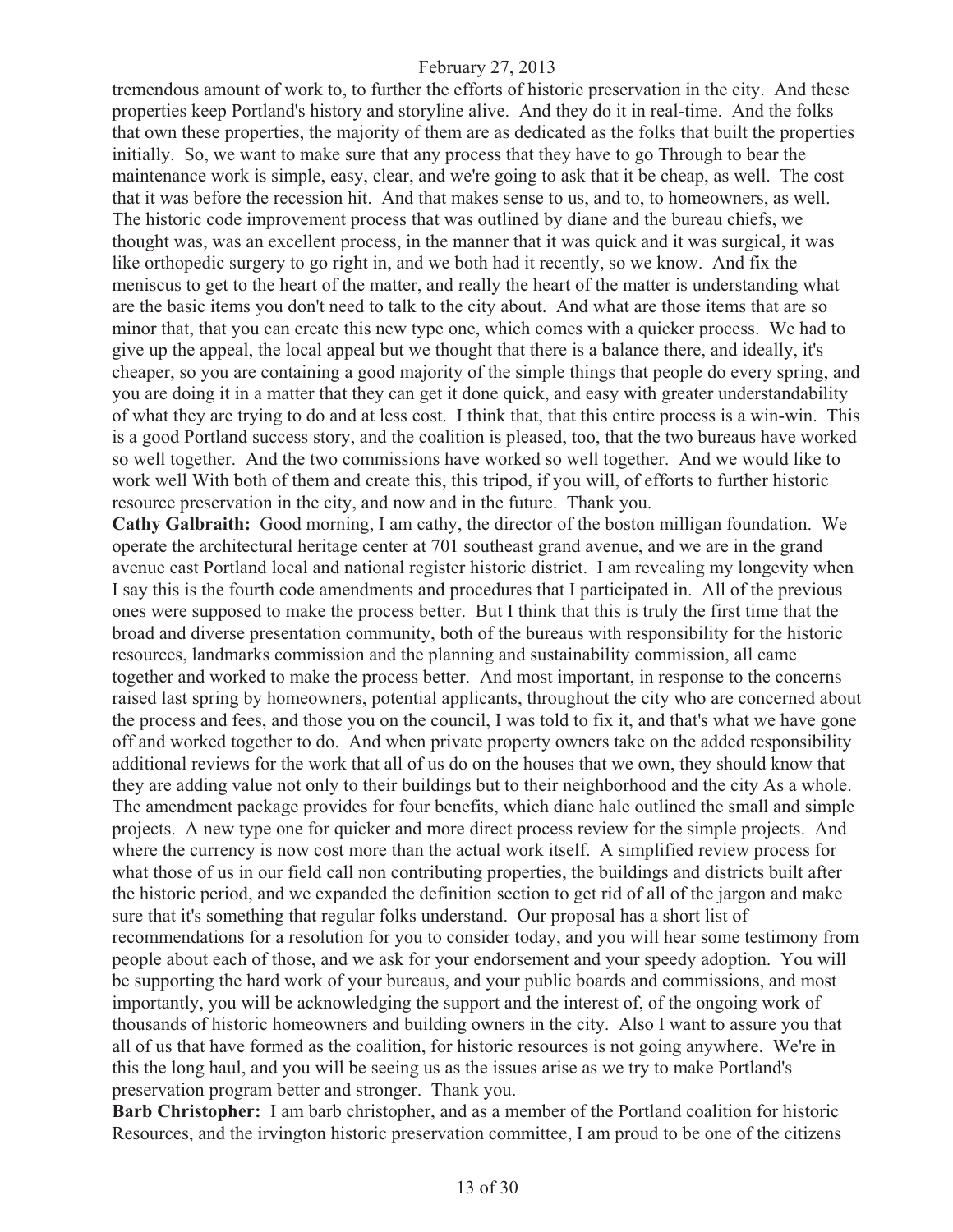who pushed to see this code revision come through. We are here to push for the restructuring of the historic design review fees that must work hand in hand with this language. And in two-hit, when irvington volunteers were going door-to-door surveying the properties in our neighborhood to create the city's newest and largest historic district, the minimum fees for historic design review for a type two project stood at 574. Additionally fees from other bureaus were tacked on bringing the total to roughly \$800. The same project could be faced with fees of 1700 and up. The cost recovery has been in the driver's seat, and historic preservation has been taken for quite a ride. Our research has shown that Portland has the dubious honor of the design review places in the nation. Staring down fees 100% higher than a few years ago, even the most preservation minded citizens within our districts are questioning the benefits of these districts. Others are outright ignoring the design review. Leaving the city with uncollected design review fee, and projects trying to go under the radar and time consuming code compliance cases. And last year at this time, we came before you to press for new code language and revised fee schedules schedule. The new review presented to you Today is a great start. We will, it will clearly identify a range of minor projects and fastrack them through the system. And the preservation community has made real concessions in the language proposed for the reviews. And most significantly as you have heard giving up the appeal, but also, exemptions to work less than 150 square feet. And with fewer costs to recover, property owners have a right to inspect lower fees, and it's tough to explain to our bds, dps dual system to a lot of folks delaying the restructuring at this point will only make it difficult for the average citizen to think, not to think that one hand didn't know what the other hand was doing. And for this new type one review to have real impact and in preserving our neighborhoods, a reduced fee comments ratted with the reduced review process must occur. And we urge to you ask bds to move swift toll adopt the single bureau flat fee for the new type one reviews to bring property, relief to property owners right now before the construction season really gets up and going. Thank you. **\*\*\*\*\*:** Good morning, I am tim. I am here as the --

**Hales:** Push the button in the center there.

**Tim Askin:** Good morning, I am tim askin, and I am the co-chair of the buckman community association's land use committee and a member of the Portland coalition for historic resources. I have much to add to ms christopher's comments about the Free structure for the design reviews. The fees are the highest in both the state and the nation by several orders of magnitude are simply an equity issue. Historic preservation is not and should not be forced to be an enclave and a hobby of the rich, but the city's fee are, forces it to be so, and as I am sure you know buckman, which is proposing a historic district right now is, not a wealthy neighborhood. As of the 2010 census, the median income was 38,000. Even excluding the high poverty areas west of 11th. And substantial portions of the alphabet district, historic district have median incomes lower than buckman. And further, our friends in irvington do not deserve the wealthy reputation, irvington and buckman have the exact same rate of 40% of their children in poverty as of dps's 2011 data. And the historic preservation should be an option for everyone. The collective history of the poor and the middle class matters more than, than any individual landmarked house because it is more truly the city's history. The history of the masses. We believe that we should be able to afford to protect our modest neighborhoods, built and lived in by average people 100 years ago, without the constant threat of development pressure, upzoning, and the system's development charge waivers that incentivize teardowns of structures over the development of the lots and parking by tens Of thousands of dollars. We want to be able to protect our homes and neighborhoods and be able to keep this already high density and affordable housing stock that the city needs so desperately. The current fee structures are causing people to choose to take their chances with the developers and the teardowns and maintaining their beautiful neighborhoods. In conclusion, I beg you to, to pass this code reform package and direct the bureau of development services to, to immediately implement fee reforms effective on the same date the code reforms go into effect. The reforms must be in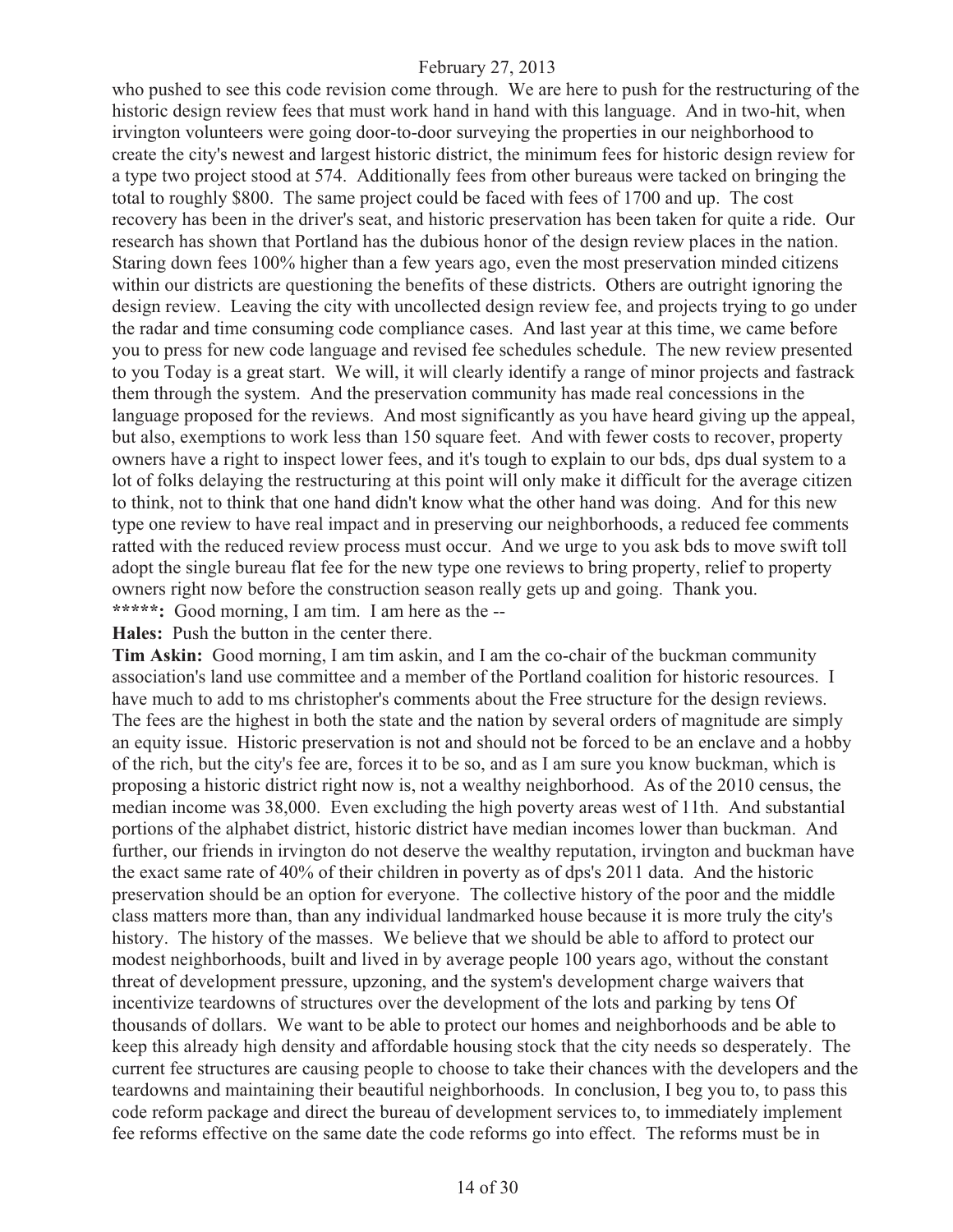place for the spring and summer building system, that will be underway long before the july 1st fee date. Thank you.

**Linda Nettekoven:** Good morning, mayor hales and city council. My name is linda, and for the past 14 years I have lived in the historic district. As some of you know I serve on the hosford abernathy or hand board and on the hand historic resources subcommittee but i'm not speaking on behalf of either those organizations this morning. Merely as a member of the historic resources coalition. And I do want to, to express my support for these much needed code improvements. And we are talking about need for changes to code language and procedures and fees, and other things to come. And I want to focus for a minute on the other side of the Equation and what folks like those who have been part of the coalition and other community members will bring to the effort to the long haul. So I would like to highlight some of the things that, that folks have been and will be contributing. In addition, the countless hours that volunteers devote to the creation of a historic or conservation district, and in many of the districts, we have small cadres of people with extensive historic preservation knowledge. And they serve as consultants with their neighborhood land use committees, in my area, for many years they have been willing to share what a historic district means, cult with neighbors on the review process, and offer advice or suggestions if asked. And in fact, that is how I first got involved in this process. And having my young type 2 review denied by bds and the land use committee at my first meeting. Since I had no idea I was a contributing structure in the historic district. And helpful neighbors came with suggestions of other ways to accomplish what we were trying to do with our remodel. And this story repeats itself again and again in many neighborhoods. And it would be helpful if we could establish, perhaps, stronger linkages between bds reviewers and knowledgeable neighbors who are willing to play this role in an ongoing way. And in addition, for several years, speaking of my situation, We have talked about allow to create a 21st century version of a welcomed kit that would alert neighbors to the, to the special things that are happening in and around their area. And we, of course, would include in this kit, for the historic district, neighbors, some information about what, what that, that particular system will bring to them. And the irvington neighborhood has a brochure and a relationship with a realtor who can alert them when neighbors move in. And most recently we met with folks from bds and planning to explore ways to improve the outcomes for historic structures on our commercial corridors where infill is occurring. And we hope to continue that conversation. So, these are just a few of the things that we're looking forward to in the future, and are looking at, at not only ways to help individual property owners, but ways to preserve that entire historic fabric of the community. So thank you.

**Tanya March:** I am tanya march, and I am on the Portland coalition for historic resources, and I am the nwda rep, I would like to discuss my idea of the user friendly cliff notes or handouts, we need to have, as a critical part of the effort to reduce staff cost by preparing the applicant for the system. And to be able to address frequently asked questions through the cliff notes. Things to help people coming in for the permits to know whether a permit is required, and to Help them understand the, the project's time line, and an estimation of fees. And some, some frequently asked and needed cliff notes would be historic homes, 101 guide, so that people know that paint is not something that need to get a permit for. Something that also would explain the purpose of being in a recognized historic building and historic district. So understand and recognize the clamor and the asset that, that your home or your building is providing. We need a window guide. There's been one created. It would need to be updated to meet the code. And we would need a cliff note for porch and is decks, for new additions, new technology and requirements of old buildings which would include solar panels, and radon preventing, the gas, and hvac systems and ada ramps, and we would need one for garages and outbuildings. Thank you.

**Richard DeWolf:** Excuse me. I am a proud member of the Portland coalition for historic resources. I am richard de wolf, and I would like to speak to you as somebody who works in the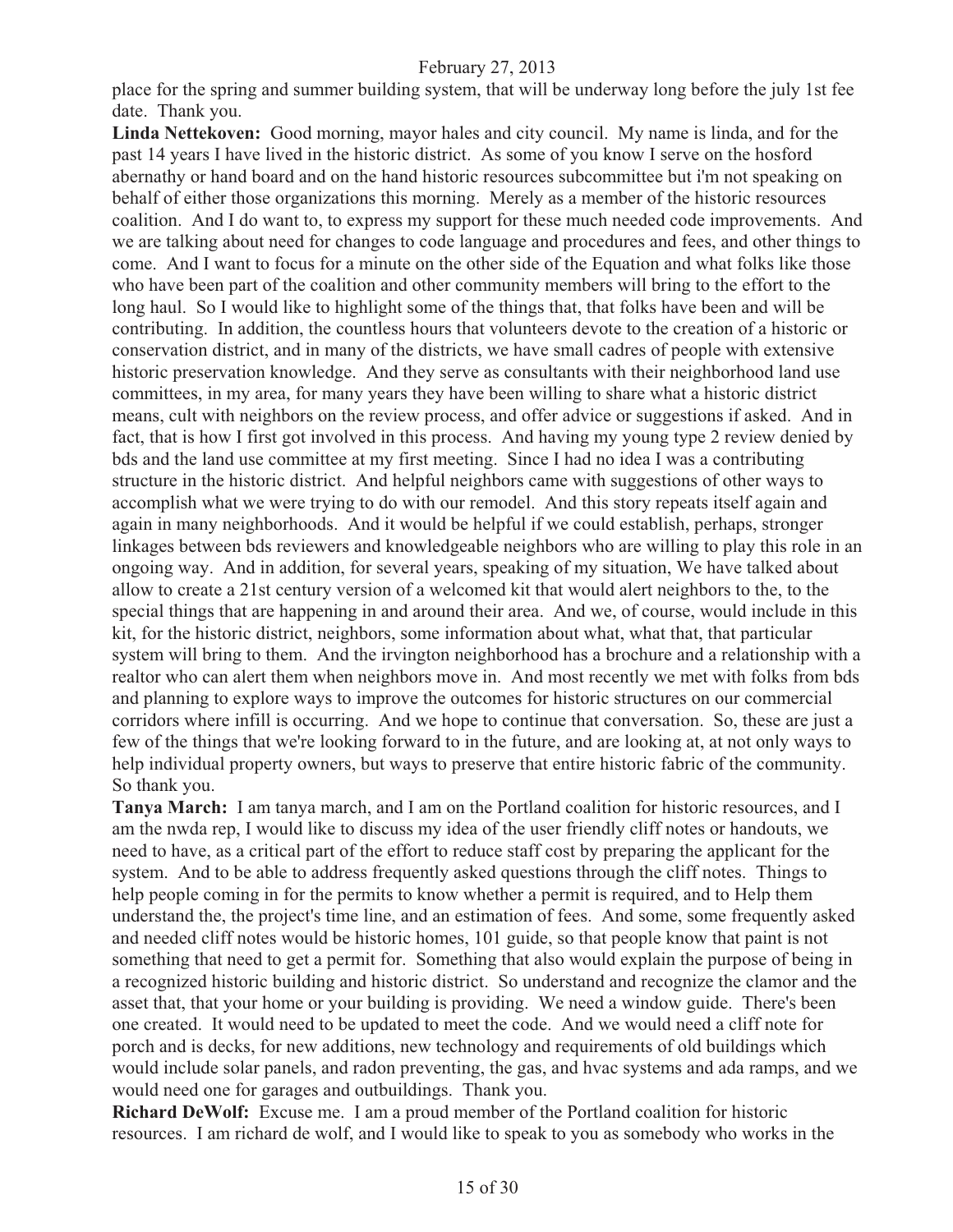city of the, as a contractor. I own and run a company, Arciform Contractors. We have 45 employees. We work throughout the state of Oregon, and the state of Washington, with hundreds of projects in both states. That being said, working with the city of Portland and these, we have the most complicated and expensive rules in all the different jurisdictions, that, That my company works in. I also served on the board for the construction contractor's board for two terms. And its purpose is to protect the public's interest to improvements to real property. And that's all property but today we're speaking about historic properties, and I feel like that's the same goal for the Portland coalition. And so, my job, as the owner, i'm an advocate for the property owner. Firms like mine could benefit from, from overregulated and complex systems, but that's not something that I see as a good business model. The expenses that the clients, my clients would have to pay for don't give any value to the property, they don't give any value to the homeowner, and so, it's not a, not an expense when i'm figuring out fees for my clients. So, we have reviewed some of the different changes that we want to see, and that's, that's the, the user's guides, some changing of the language to, to better define what a street facing facade is, and, the fees and the and the type one fees not to exceed \$250, and when we go ahead from year to year and we look at changes, I would like to push that, that down to, to zero for people actually going through the historic restoration because that's what the goal, the goal is, is to do, you know, to say our resources. So, in conclusion, I support the changes outlined by the Portland coalition for historic resources. And I know my employees do, and I am sure that, that most and all my clients would also support these changes. Thank you.

**Brandon Spencer Hartle:** I am brandon spencer hartle. I am the field programs manager for the historic preservation league of Oregon, and I am here today to support the historic resource code improvement project. For the last year the historic preservation league of Oregon has participated in the coalition for historic resources, and I want to give a get of statewide contacts for the work they have been doing here. In 2010 our organization went statewide it talk about healthy historic districts, and we came up with four characteristics of a healthy historic district, and I want to read one of those to you. The healthiest district has clear and consistent regulations that protect the district's history but don't prevent positive change. The situation in Portland today is that our design review process does prevent positive change. From a statewide perspective the issue here in Portland is the most critical preservation issue in the city, the package in front of you would help to remedy that and would allow us to move on to other concerns here in Portland and statewide. We know that this historic resource code improvement project would positively effect 8800 historic properties, that's one-third of the state's designated historic properties, so it's a lot of properties. And I wanted to mention three reasons why preservation has tangible benefits and this is information that comes from regional and national research. And rehabilitating a historic building allows 75% of the economic benefits to stay within the community. And rehabilitating a historic building creates more jobs per dollar spent than new construction. And also, rehabilitating and maintaining a historic building can conserve energy and keep valuable materials from going to the landfill. We think it will accomplish all three of those here in the city of Portland. We know that the Portland's design review fees, as you heard and the process, is inconsistent with other jurisdictions around the state. And Portland often sets the tone for historic preservation efforts in the metro area and statewide. And the last couple of weeks our organization has received calls from people in beaverton and around the state who are concerned about the design review fees, not because they are a community, their community has them but because this information about what's going on in Portland has gotten out around the state, and people are going to, getting concerned for their own neighborhoods and historic districts, so in conclusion, the historic preservation league of Oregon supports the resource code improvement project, and is excited to continue working with the coalition for historic Resources, and the great staff here in the city of Portland. Thank you. **Hales:** Thank you.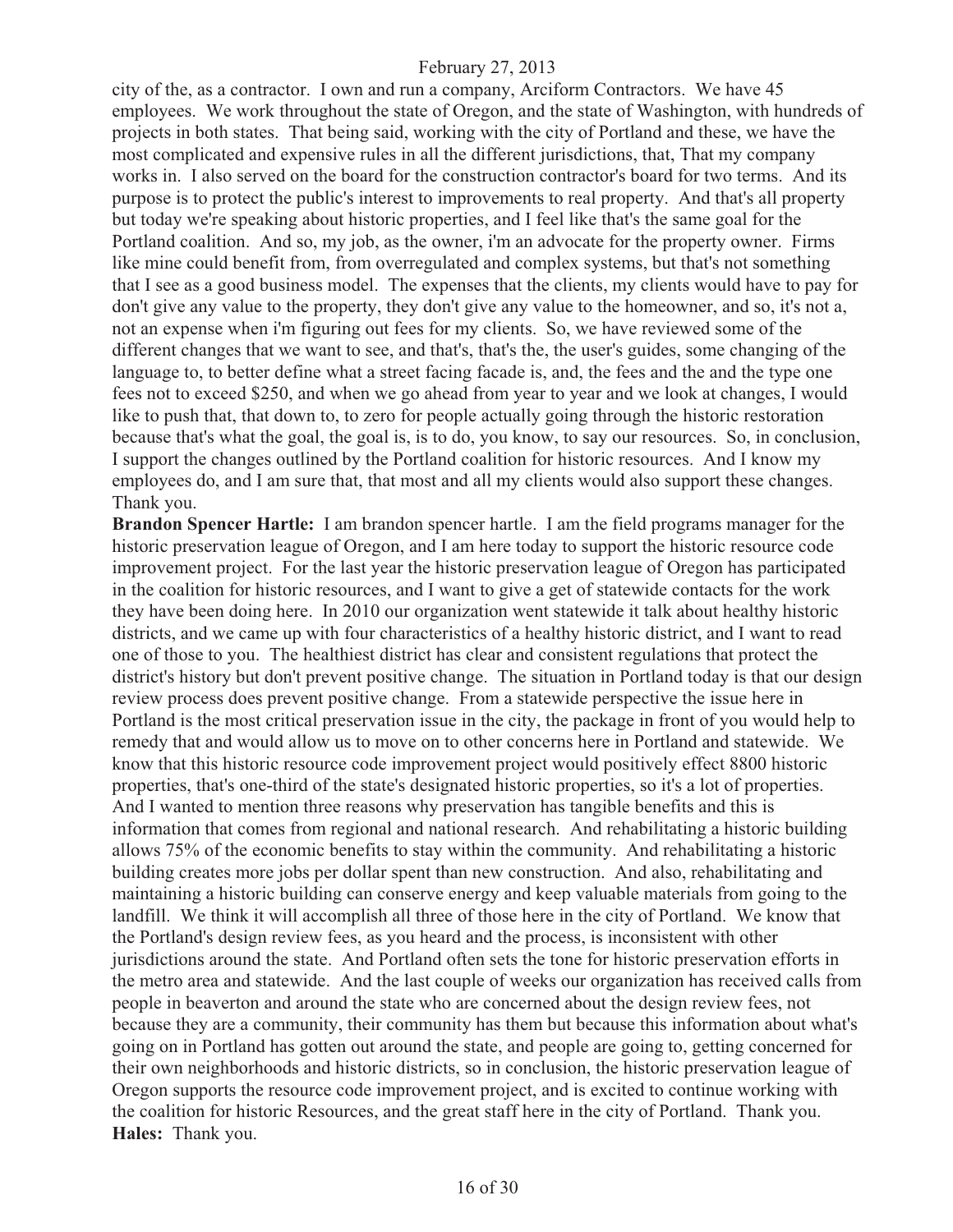Fish: I was struck by one of the statistics, and may have heard them correctly, but about the value, the economic impact of preservation versus new construction, could you state that again?

**Hartle:** Sure. So the historic preservation, rehabilitating a historic building creates more jobs per dollar spent than the new construction. And it's also true for manufacturing and mining.

**Fish:** I would like to, to know more about that. That runs somewhat counter intuitive to -- because of another area of the work, which is affordable housing. And we always say that, that preservation is a cost per square foot is less than new construction when it comes to preserving existing buildings versus new, excuse me, new construction. So, I would be interested in what the formula is on that, I mean, I am sure it's right, but it's -- we save money when we preserve buildings affordable. But this is, obviously, with a historic overlay, this is a different formula so --

**Hales:** I thought it was intuitive, and he's not talking about total cost. He's talking about the proportion of, jobs to dollars spent.

**Hartle:** Right.

**Hales:** So historic preservation involves more hands-on craftsmanship, and There is more labor going into the project.

**Hartle:** I would be happy to send your office information.

**Fish:** I did see that. Yes.

**Hales:** Makes sense to me as someone who owns a 1930 house and spends a lot of time with a paint scraper. [laughter] thank you. It's not in the historic district, but it's beautiful and old and needs a lot of work.

**Hales:** You may be intimidating other people but come on up anyway.

**\*\*\*\*\*:** Am I first?

**Hales:** You are, go ahead, please.

**Dean Gisvold:** Ok. My name is dean, live at 2225 northeast 15th and irvington, and this is a report from someone who is working in the trenches on a daily basis. I am on the ica board and been the chair of the land use committee for the last five years. And I have personally reviewed every application that's been submitted to the land use committee in terms of the urban historic district. There's been 100, and I am here today, since its formation in october 2010. 2.5 years of experience in dealing with applications and a lot of people who tried to do restoration without first applying. And went through the code, the complaint process. And i'm here today to make two recommendations, one in particular. And I strongly recommend that You consider restoring local review appeal to the type one reviews. And in other words, the neighborhood or the applicant should have the right to appeal a staff decision in a type one to the landmarks commission. Which is the case with type 2, there is an appeal, and with the type 3, there is a hearing in front of the landmarks commission. The landmarks commission, of course, is full of experts who know more about the historic matters than I do. During the 2.5 years that we've been wrestling with this matter in irvington, and i've been involved with all those, we have had over 100 applications, we have had two appeals. At the ica is, has undertaken, and i'm just telling that first appeal was a disagreement with the staff interpretation of the particular historic district regulation. We appealed to the commission, and the commission sided with the neighborhood thus change that go interpretation on an ongoing basis. Without local appeal, i'm not sure what our remedy would be, complain to the bds or the city council. Going to luba is not a sufficient remedy whatsoever. The second appeal involved the compromise solution agreed to by the staff, and by the way, there is a lot of discussion with the staff. And I have to commend the bds staff as, as highly educated on these issues, and really citizen involved in working with the people, and working with the Neighborhoods and trying to reach a compromised solution, which in many case, were done. And in one case, it was not done, we appealed it, and the commission sided with the neighborhood, and there was one other appeal, by an applicant, who appealed to the commission, and the commission sided with the neighborhood. So, two appeals, 100 cases, and I don't think that the appeal process has been portrayed as costing a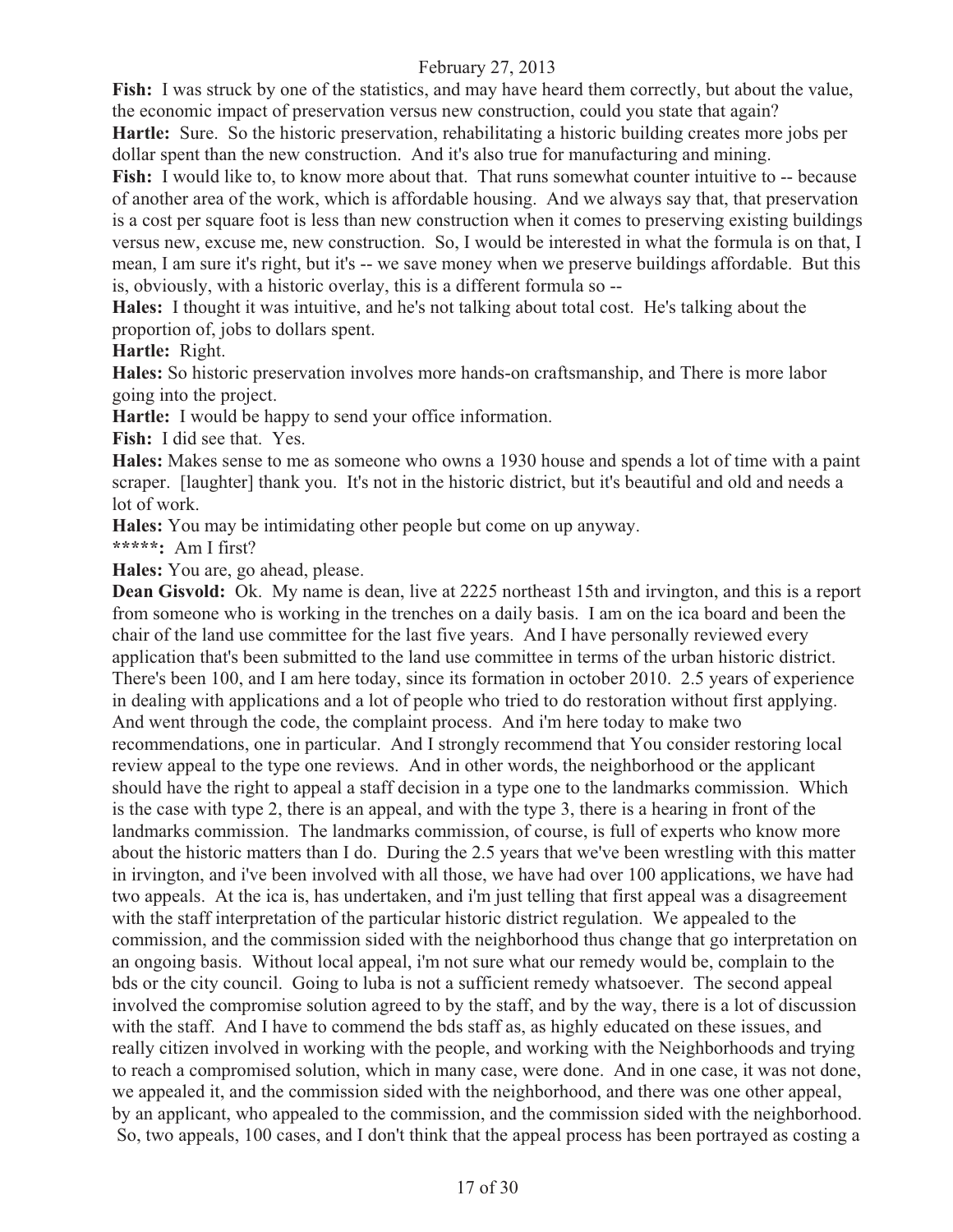lot of money, costing a lot of staff time. That's not been our experience. And, and the neighborhood has developed a process to review these quickly, I call it the rapid response team and, and we can do it in a week. And we can participate effectively in this process as we have in the others, and I think that if you ask the, the folks at the bds who I work with that they consider us a partner. Not, not a hindrance.

**Hales:** Thank you very much.

**Gisvold:** Thank you very much.

**Nancy Oberschmidt:** I am nancy, I live at 1507 southeast alder. Buckman neighbor, neighborhood for, for 35 years now, and my house is on the historical register individual, and I took it through a, a long, a long, arduous historic review process a few years back, and to, to replace a crumbling foundation. And, and this allowed us to, to convert the house into a duplex, and my cousin lives in the basement apartment. Which is legal, you know. There is a lot in the neighborhood that are not. And I volunteer for, for the buckman historic association, and I worked a lot in the last three years, and on this, this process for historic district, and for the part of buckman that has the highest concentration of historic buildings. And without this protection, we feel like, like the character of buckman would be lost. It is one of the oldest remaining historical residential, residential neighborhoods in the city. And we feel it's threatened. Those that are opposed to the district fight the high design review fee, and the cumbersome process so i, I -- I urge you to pass this, the amendments to the historic design review.

**Hales:** There, thank you. Push the button in the center of the console there.

**Susan Lindsay:** I can do that. Good morning mayor and commissioners, I am susan lindsay, and I am chair of the buckman community association. I want to echo what nancy said, we recently at our february meeting, we had 60 people there to talk specifically about the proposal to put new national historic district into a portion of, of residential buckman. And what I have heard since this whole idea has come up it, has been going on for a number of years, and it really was generated because of the, of a great deal of concern that's happened with this close in low income historic neighborhood that has no protections and, and has earmarked as a lot of southeast Portland has been. For a great deal of, of rapid Density. That, that backed off when the recession hit, but since the recession has, you know, eased up, here we are again with towers starting to go up as you well know, and because there is, there is a great deal of, in southeast Portland a lot of streets that are recognized as this, as this high transit street, and we have got, this additional issue of a great deal of density coming in and the houses being threatened with demolitions. And we did have a number of demolitions that is have taken place, so the neighborhood association has not taken up a position on the, the historic district, however, what we tried to do facilitate the process. And in facilitating process, what we hear from both sides, the proponents and those in opposition, is that they love buckman, and what everybody is concerned about, is the process, the onerous process of design review as well as the fees. And this feeling of the lack of equity that wealthier neighborhoods are able to try to afford to be and put together a, a historic district and, and the low income districts cannot do that. So, i'm here to, to say, first, thank you, commissioner Saltzman, for recognizing when we came to you last year, and we said this is a great concern, and putting together, and getting the help that you did from jay and from tim, and from, both, all the staff at bds and planning who came together To make the changes. We absolutely support the changes. And we like the fact that there is going to be review on the changes, on a yearly basis, and anything that we can do to get those fees down, and in particular, to get them, you know, waived in situations where we have got, you know, working people, homeowners who are simply trying to improve their homes would help. And I have made commitment to, to the folks in buckman on both sides that I will speak up about this concern that we have about the fees and the process. People continuously, that's what they talk about, that they want to be able to make small changes and they want to love their houses and they simply can't afford it. So, thank you for listening. I also have a letter that I will submit into the, the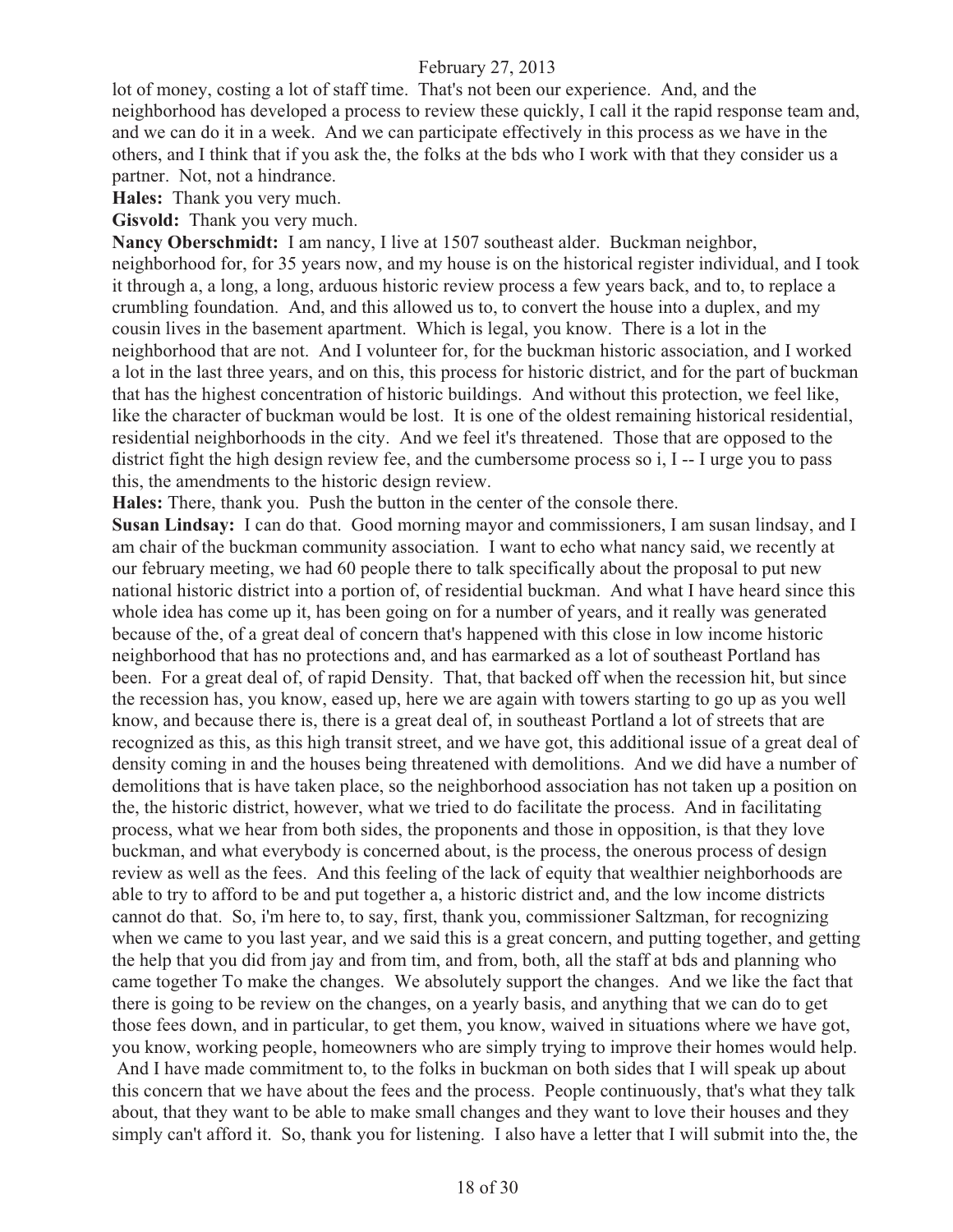record from, from Christine yun, she is the president of the buckman historic association, and asked me -- she could not be here today, but asked me to bring this letter, and she supports the changes. Thank you.

**Hales:** Thanks very much.

**Fritz:** I have a question for susan, we have heard that the buckman community association's residents, are generally lower income than, than say irvington. And I am wondering if your community association would have the capacity to establish a rapid response like we just heard from dean in irvington.

**Lindsay:** You know, I love listening to that. You know, to tell the truth, we have to do rapid response for all sorts of issues, so far, it hasn't been anything related to the historic design, but, you know, oftentimes it has to do with, you know, rapid response with the crisis that has come up, so, I think that we would but I was very interested in hearing that, and, and of course, that's a lot because, because folks in buckman, we're working people, so, even the fact that i'm here today, I had to, you know, to don't tell anybody and I know it's televised, but --

**Hales:** It may be out of the bag there.

**Lindsay:** I had to step away from my day job to be here.

Fish: Thank you for coming in and representing susan.

**Fritz:** We really appreciate it. And potentially there might be some collaboration between the neighborhoods, perhaps, since irvington is one of our most involved neighborhoods regarding historic districts.

**Gisvold:** We would be happy to help. Anyone who wants to learn how to do a rapid response team. **Fritz:** Lending some expertise should buckman have an application that they cannot get to. **Hales:** Thanks.

**Moore-Love:** That's all who signed up.

**Hales:** So maybe, I know I have a question for staff, others might, as well. So, if you could come back up, tim and diane. So the question I want to pose is the one that dean's testimony raised, and that is, if, and I was wondering about this, if Appeals are fairly rare, and at least in their experience in irvington, they have been, why is the, the appeal to luba a significant cost savings versus the local appeal given their relative rarity? So.

**Tim Heron, Bureau of Development Services:** Thank you. I wanted to talk, this is tim with the bds, thank you, mayor and welcome aboard again. And commissioner novick, we got a chance to talk but nice to see you in person. And of course, the rest. I think the quick answer is, with the appeal period added at time to the review, I would add two weeks minimum to the process, and effectively, would make it, would put us back into our type 2 category. So, the, the strategy was two fold, not only to push towards a faster, slicker process. That could potentially have a lower fee, by virtue of the proportionally smaller scope of work, was also to have a time line. So, when you have, a window restoration or small scale restoration, those types of work usual turned around very, very fast, and by adding that additional time line, we felt that we could save time in get that go approval back out the door, and which was the, allows the permit to get out, and work to get done faster. And I think that, that the only other added, and I would turn it on its head, relative to the low number of appeals, is, is that, is that they are low because we do it so well. So, why add two weeks to the time line for something that I Think that we have nailed down very effectively. And from an issue of checks and balances, we, bds staff meets with the landmark commission yearly prescription. And they will also present to you their findings of the last year, the state of the city preservation report, which we have yet to schedule, which will be in april. And what we will do is review and already do is review the, so the commission doesn't see it directly, and those are current type two reviews not appealed. And we talk about what staff has been doing and what we have heard in the community, and check in with them and relative to our review process and how well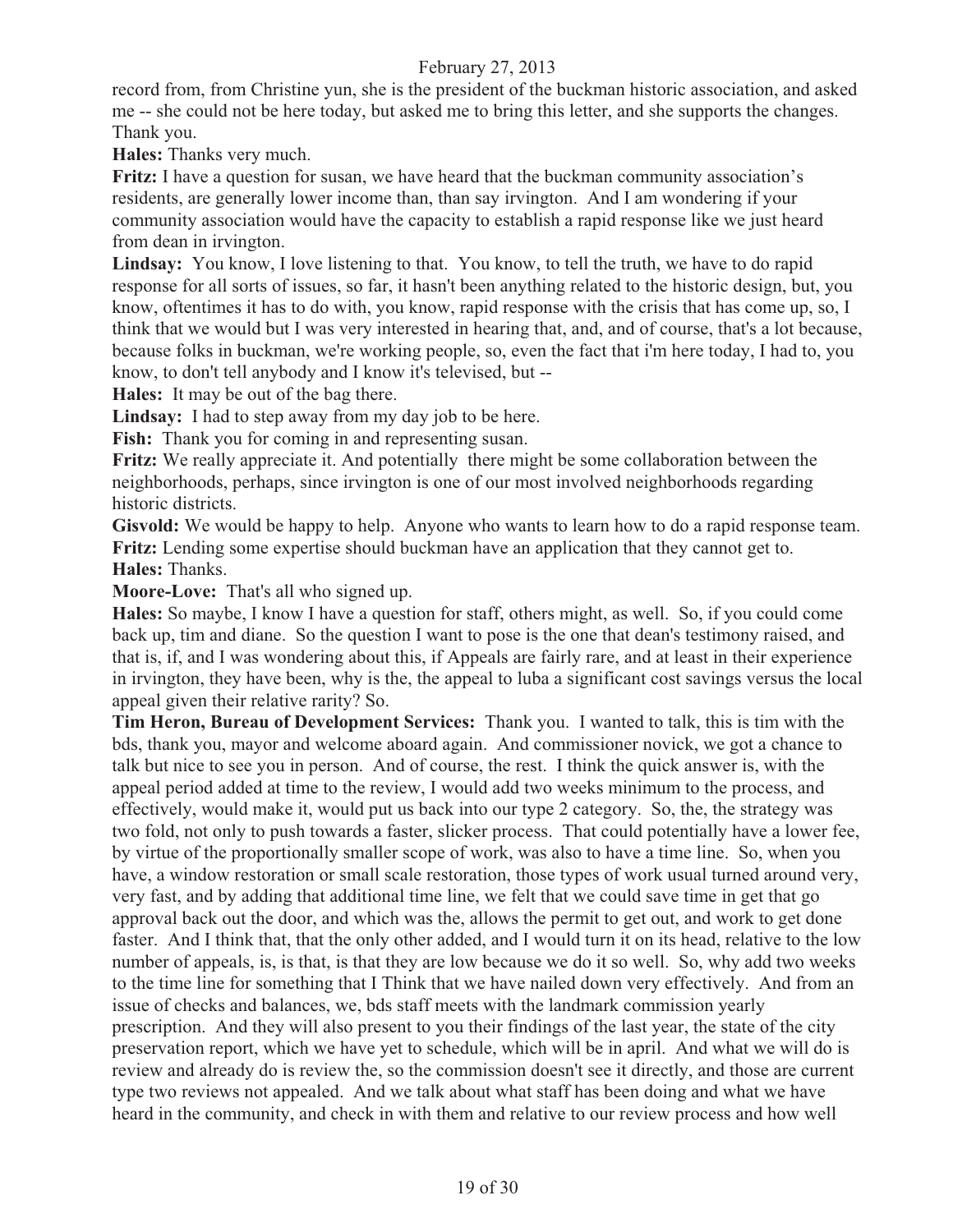are we doing it, and did we miss something? And are we not following good preservation direction? From the landmarks commission.

**Hales:** Let me ask you, this is partially a refresher course for me, is it that the new type one appeal is relying on the state statute safe harbor of clear and objective standards, and therefore, is not a quazi-judicial land use decision or is it routing question, of where these appeals are routed, are they routed to the local appeal or routed to luba?

**Heron:** I would love to, and I am so glad you asked. Where we first headed with this, my goal was, is essentially, to try and deal with the small scale reviews, have a historic confirmation letter, where it's just two weeks, it's the lowest fee possible, a memo from staff that says, this meets the criteria, and we felt like we Could get to something that was not discretionary, meaning clear and objective. And would not need noticing and could just be that fastrack quick review. The lower fee and time line. And on advice of, of council, our city attorney's council, it was clear that involves the discretion. And because it involves discretion and because we are, we are in this great state Oregon, and because we are trying to find the, a faster review process for the discretionary reviews and what is, that is what not just the largest historic district, particularly irvington, but is the clean, that within the faster type one review, we do apply the discretion, and in these districts given so many are in the same period of significance, there is not too many ways to do it right. And so, that said, it's, it still allows discretion, and we are moving towards building in templates to allow the processes to meet our cost recovery concerns, and so, we're charging into this with a lot of excitement and, and being able to deliver a cost effective process that's faster.

**Fish:** Could you address the second part of dean's comment, though. That was a great exchange, and I think that I understood your thinking. The second part that he said, though, was without local appeal, he's not sure what the remedy would be. And so, whether he comes here and takes a spot in our public Session, goes to someone at bds, what, in fact, would be the resource if, in the unlikely event that it was not resolved at the staff level?

**Heron:** I am glad you asked that too commissioner, because it allows me to say something, I have said at every hearing about the neighborhood associations, they are relentless. And they have my phone number, and they have my email. And I say it as a positive word and they are relentlessly active. Dean's comment about the fast response has had code enforcement officers in our bureau scratching their heads on how quickly violations are coming in, and so, we are working that relationship together, and if there is an opportunity to agree to disagree on issues, what we can do is the neighborhood could, the landmarks commission, when it comes to an issue or a concern that comes up directly, I think that, that they hold onto that, and we address it at a future date. **Fish:** Is this an issue that, that you would be able to track and report to us at the one-year review process? So that if there is some, some experience here, you could tell us how is that, in the unlikely

event of a disagreement, how does that informal opt out? **Heron:** Yeah, I would point out, appeals are always tricky as dean mentioned, in irvington we have had two. One of them was incredibly helpful for staff. And, and it had to deal with a Rare addition, something you cannot see from the right way, helped to inform this process, it added the discussion to, to, to, I think, to refine this document even better. The other one is just more complicated and frankly, it is being appealed to luba and a very, very contentious, and like we come back to the landmarks commission because, because it was a mess. And, and sometimes, that happens. So my point is, the feedback loop that we have from the landmarks commission and the neighborhood is built into the process by eliminating the appeal, and does not mean that we are, we are going to take a different direction. It does not mean that we are not going to listen to the neighborhood. If there

are concerns. And also, doesn't mean we're not going to have an audience which would be the landmarks commission, to discuss these issues again, and in one year, when we come back, I would imagine, if this is adopted we'll have a list of the type ones, and we're going to list out what was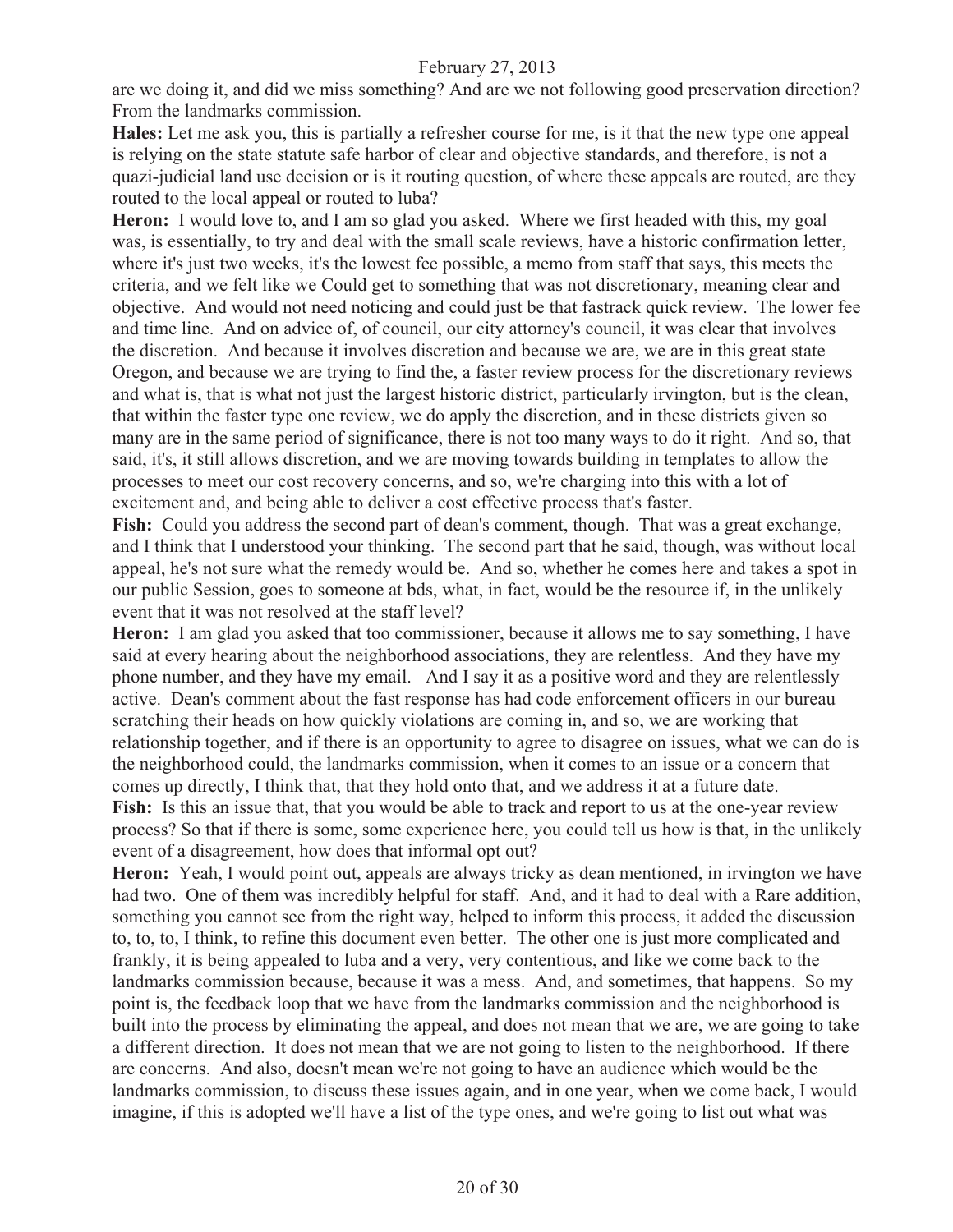approved or how it was approved or denied. And have a discussion on, on maybe the sticky ones, and see where we can make it better.

**Novick:** As the new guy, I was less enlightened with your exchange with the mayor. If you have got an appeal process rarely used, how does the continued existence of that process, add time and resources constraints? It seems to me if somebody Decides not to appeal, the fact that they would have time to appeal is irrelevant, they can go ahead and abide by the decision, but is it that if there would be an appeal, what you write up in your decision would be, would be different and more elaborate than if there was no appeal? What adds time and, and difficulty?

**Heron:** That's a fair question, and I appreciate being the new guy. I hope to work more often with you on this stuff so please call me if you have questions. The shorted version is, is when there is an appeal period present, we cannot honor that appeal period, which means we cannot release the building permits for the work that we approved. And that appeal period takes two weeks. So it was a matter, in these small scale reviews, two weeks means something. Right now, our process is six to eight weeks for type two, that's what they go through now, and if it was appealed, it would add a month.

**Novick:** Could the property owner just say i'm not going to appeal and give it now?

Heron: It's not just from them but from the neighborhood.

**Novick:** Ok. Sorry.

**Heron:** And, and again, what we're doing is not trying to, to take away something that the neighborhood has had practice of exercising. And my point is, saying, well, you know, I think we're doing really well. It's been done twice out of 100 times, and of them was incredibly contentious, with the number of issues and is an active issue, and the other one, you know, it's a learning curve, and we learned, and we're doing better by it, and it informed this process, and it's why we narrow the scope of this review to 150, and it's why we added the new terms for exemptions, and why there is a plethora of support before you today and well organized testimony. And it's why we feel very confident that we can do it well and, and if we drop the ball on one I have no doubt we'll hear about it. And we'll, we'll work that problem if it happens.

**Fritz:** We don't issue a permit until the end of the appeal period?

## **Heron:** Right.

Fritz: And the procedure for type one is going to go from, from 30 to 45 days, to 14 to 21, why is it and how is it being shortened.

Heron: Great. I may need a little help on this one but, essentially, it's 14 days shorter because there is no appeal period from the type two process. It is 14 days, two weeks shorter than the current type two, which also --

**Fritz:** I'm talking about the table on page 8. It says that the current existing type one, it is 30 to 45.

#### **Heron:** Yes.

Fritz: And the revised type 1 is 14 to 21, and why?

**Heron:** Oh, check. I have scratched my head ever Since we changed the type one several months ago, and I think, excuse me, several years ago, to extend the incompleteness review period from what we typically do is 14 days to 21 days. And that means staff has 21 days to review an application before they need to send out public notice. And after that, the public notice is 30 days, and I think that, that generally gets us up to the minimums, and at the end of the public notice, the decision can be issued right away, and the appeal, no local appeal would go to luba, so where we shortened that is in the public response period to which i'm glad to say the neighborhood has mentioned the rapid response system is working with that, and we shortened the completeness review window for that. To be honest, I am, I always scratch my head on why they were so long but now that we have defined the scope of this new type one to be 150 square feet or less, they are very small-scale issues. It's in the historic districts where, as I mentioned, there is really not too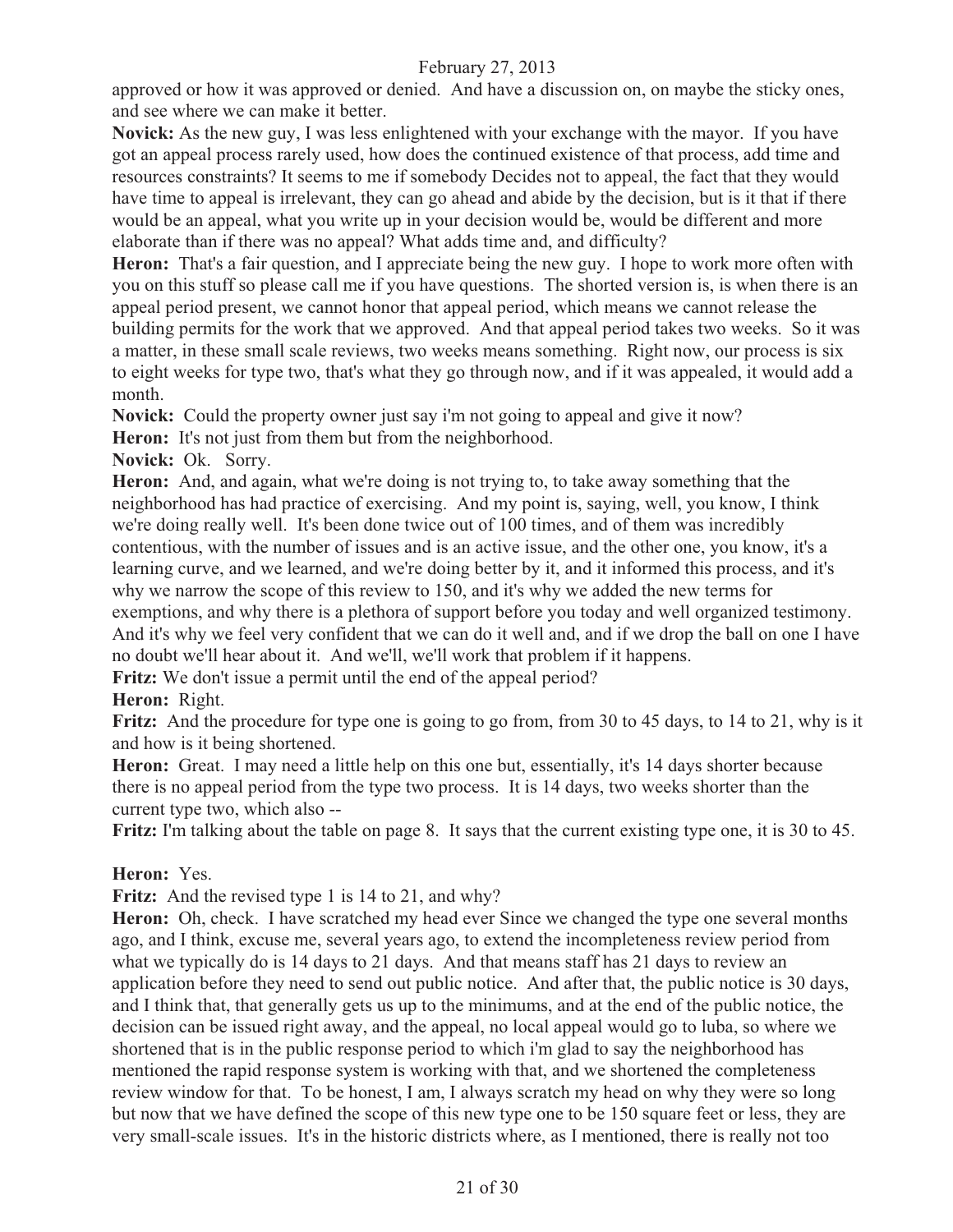many ways to do it right. So the answers are clear, at least in our minds, and we're very convincing and educative when we talk with homeowners that need to understand why it needs to be one way or the other, and that's how we compress that timeline.

**Fritz:** This is for historic review so why are you calling the existing procedure 1x and the new procedure 1?

Heron: Good question. The existing type one, which Will become a 1x, goes above and beyond just --

**Fritz:** Won't that be confusing for type ones in other types of land use reviews?

**Heron:** That's a fair question. We scratched our head on it on how to deal with it. There may be an overlap in the first part where it may be but we feel like because the original type one, will simply have an x added to it, changing the typology is consistent --

**Fritz:** But for other environmental reviews that are type one that will be a type one, not a type 1x. Heron: For new environmental reviews, it will be a 1x, and we will reach out and let people know. **Fritz:** So this is changing it for all type 1s?

**Heron:** For the original type 1s, right.

Fritz: Are we changing the time lines for all type 1 reviews including environmental reviews? **Heron:** No. They stay the same.

**Fritz:** So you are going to change the name of the type 1 reviews, why change all the others rather than having it 1x for this one?

**Heron:** The process is, the way the hierarchy of our code is, leaving xs out of it, type 1, 2, 3, 4. We have already a type 2x. And it is longer than the type 2 process. But it is shorter than the type 3. So, that x is an extension of a review. So by creating a new shorter review process, it is shorter than the existing 1.

**Fritz:** I think that's going to be confusing in other situations, and maybe we can have a discussion on that. Minor detail, of course. The other question is does landmarks commission have a public comment period at the end of every, at the beginning or end or sometime during every landmark commission hearing?

**Heron:** If it's before landmarks, absolutely.

**Fritz:** At every meeting the landmark commission meets at is there an open comment period from the public?

**Heron:** They have not typically done that but they certainly can, and it is at their discretion to open that door.

**Fritz:** I would suggest it since there is not a formal appeal to them, because otherwise, the appeal is, as commissioner Fish and the mayor pointed out, will be to the commissioner in charge, and that, you know, might work well in some instances, but there is also going to be public perception that the commissioner in charge putting pressure one way or the other on the staff, so I am concerned about there being some route for getting an issue like this, which is going to be approved in 21 days max in front of the commission in a timely manner for them to run it up the flag pole from their perspective. Rather than from multiple emails to the member of the council who is assigned to be the commissioner in charge of bds. So that would make me more comfortable if the commission could add that to their procedure.

**Hales:** It doesn't have to be put in the code but I think it's a good suggestion. I think I hear the underlying concern, does and that is going to luba is the nuclear option, it's expensive. You know. There is no free right of appeal as there is in the associations and the city process. So there has to be a door that the neighborhoods can go through to say this isn't working and this case illustrates it. I think if that door is there, even if it isn't case specific, it would assure that we're looking at quality control on this from the beginning.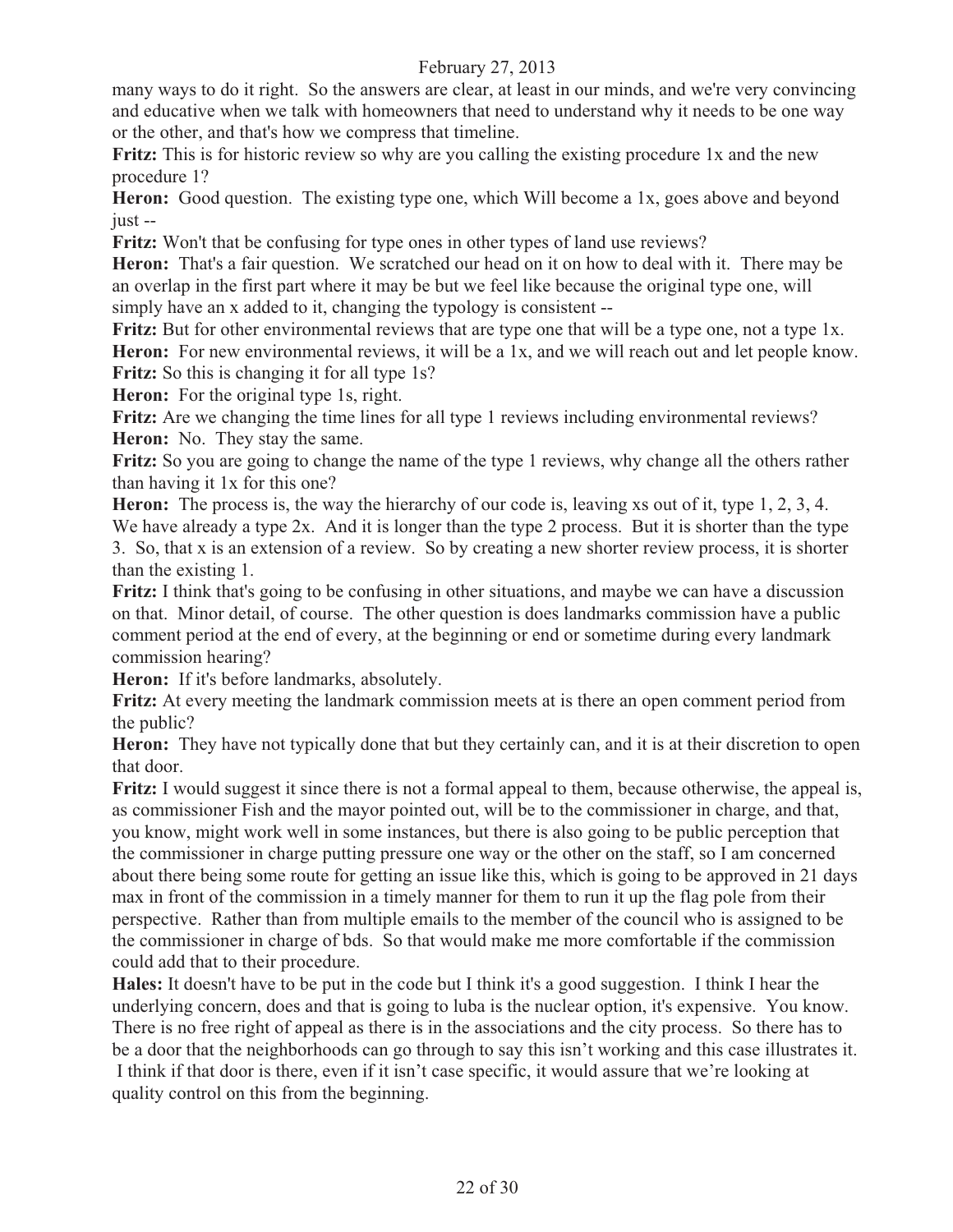**Heron:** Yes, absolutely. The commission meets twice a month. Sometimes they have a less than busy schedule. This will potentially add to the schedule. I think it would be interested though, whether we need to notice, or if it was a public hearing on a type 1 hearing.

**Hales:** You could add a public comment period I think without having to trigger the whole land use review process.

**Heron:** I could see her nodding.

**Saltzman:** Nodding, let the record show.

**Fritz:** My final comment, the public involvement briefing in the code packet is exemplary. If and when i'm assigned bureaus in may, I will direct my bureau to make this a template and I particularly like not only that you put the dates of who you met with but also how many people participated at each of those meetings. Thank you very much. The other piece that I like is you gave details about what was changed in response to the public comment. From looking through it seems like you hit every single stakeholder group you could think of. Thank you very much. **Saltzman:** Question about the fees. Two questions, is there any reason why we can't get a new fee in place by the scheduled effective date of this ordinance, may 1st? Secondly, can the fee be something like \$300, \$350, rather than the \$500, think, that is being proposed now?

**Heron:** That is a good question for those above my pay grade. However, that said, when paul kind of nubbed me as he was walking out, I know that's what we are targeting for and I believe we are going to be back before you in a couple of weeks to look at fees.

**Saltzman:** Get the fees in place.

**Heron:** Absolutely, and shooting for half of that is the minimum we're shooting for. That is why I mentioned we are gearing up internally with templates so that we can hit a cost recovery as low as possible.

**Jay Sugnet, Bureau of Planning and Sustainability:** Just to be clear, the fee would be in place effective date of the regulations.

**Hales:** Other questions? If not, again, we are going to vote on -- this is going to come back for second reading. There might be comments at this point from council members. I will start out. Compliment again, this process that has been thoughtful and collaborative and swift, and that's a great combination. It is hard to achieve. Credit for good work done by everybody from commissioner that led the effort to all of you that did it. It certainly is a model. I will be thinking about the work that is underway right now on parking requirements for infill apartment projects, that same standard is holding in this case. Being collaborative and moving quickly. Like the model, as susan and paul suggested, let's keep using it. Just a personal comment. A couple of anecdotes. I spent the last 10 years working all over the country and then I spent the last year and a half running for this office. Couple of combinations from that, two profound impressions. Three, actually. One is other cities have historic districts. You know, the avenues in salt lake city and over the rhine in Cincinnati. And there's county club village in kansas city. Those are nice historic districts. Thanks to the uniqueness of Portland and our history the decades before and after the 1905 columbia exposition, was this amazing flowering of high-quality residential construction over a huge area. And nobody has got this. Nobody has got half of this in the rest of the country. Walking door to door, running for office is a great way to check up on the condition of a lot of the houses and I had a very strong impression over the last year that people really are putting a lot of effort and sweat equity and money into putting those great old buildings in better condition. And that's certainly heartening. And then third, nobody else has got this civic infrastructure of people that care and volunteer their time, whether as a member of a commission or a member of a coalition, that so often bring us good public policy in Portland. So, those three experiences really highlighted what we've got going for us here, that we do have this amazing resource that we rely on private property owners to take care of it for us, therefore, the need to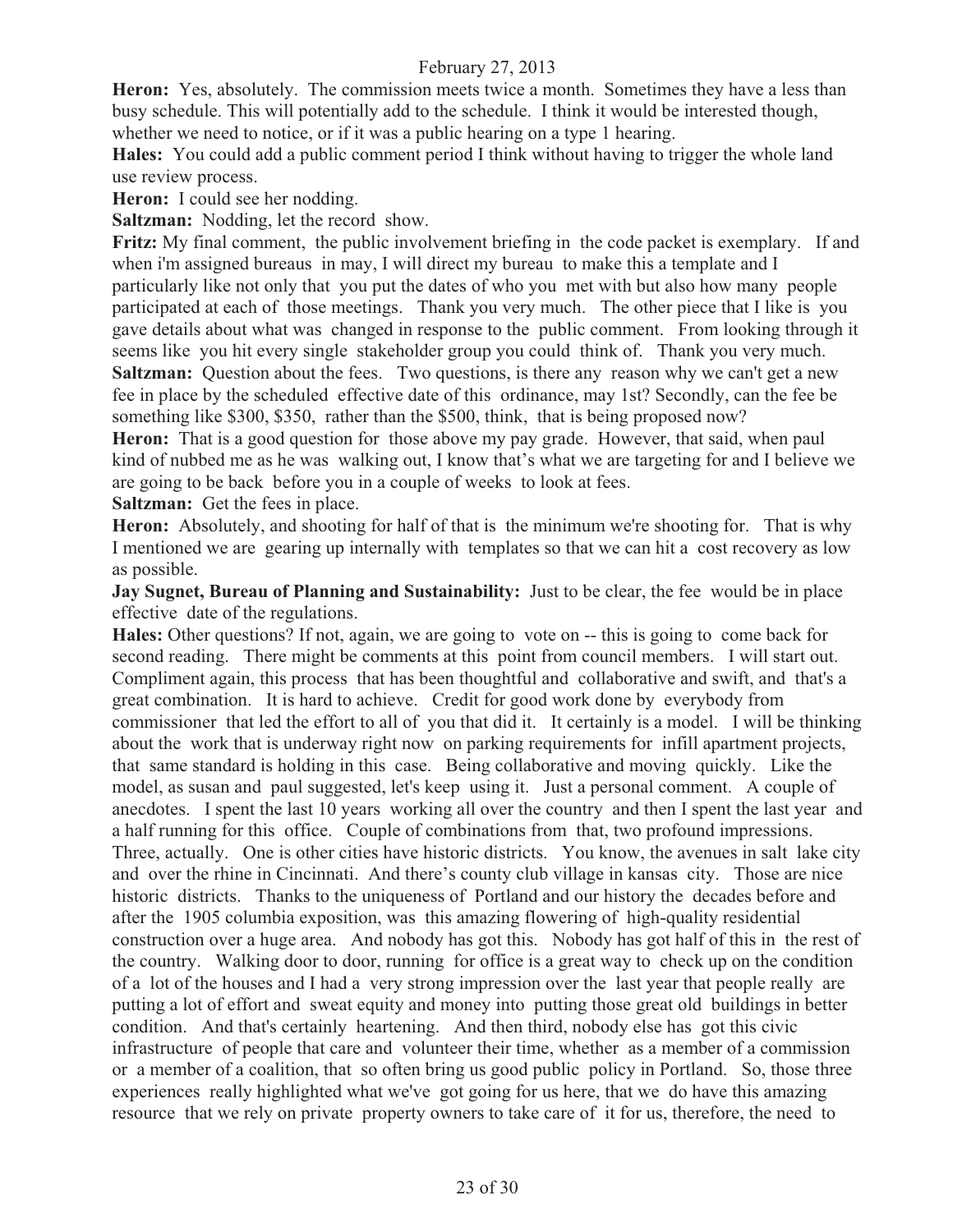give them an easy path to do so and that we have a lot of activists that have advanced the cause. So, really impressed by this whole piece of work. Other comments?

**Saltzman:** Thank you, everybody, model -- adequate protections for our historic resources. I forgot to single out -- I want to thank diane and all of the other staff, besides just jerry and tim. And matt of my office, the man behind the curtain in my office. He really helped shepherd this whole thing through to the point where it is here today. When I met with susan and paul originally to talk about this and they came back with this schedule of actually having something done this quickly, I was skeptical and I wondered, okay, that february date, are we really going to meet that. February 27th, you got it in on time, and it is a good example and good work. Thank you.

**Fritz:** Could you have one more comment, since you've have more time to look through things, a question, concerning the proposed code changes for the type one and type 1x, you are proposing to strike the date and time will be at least 30 days of the mailing of notice if five days before the decision must be rendered for all type 1 decisions, not just for historic review. So, for this type of type 1, well organized -- page 56 of the proposed code amendments. So, for this particular issue, there are well organized neighborhood groups who can respond within a week but for type 1 environmental reviews, for example, I don't think there are. So, i'm wondering, and concerned about that particular amendment.

**Hales:** I will take some further look at that in the intervening week here.

**Fritz:** It might be better to have a type 1-h for these historic reviews rather than for trying to - we have it noticed that we're changing the process for all type 1s.

Heron: Keep in mind, this is what is required to be in the notice. Not what the notice requirements are. This is what the notice that gets mailed must contain.

**Fritz:** It is changing whatever the requirements are for all type one's, not just for historic review.

**Hales:** Is that right?

**Heron:** I don't -- I don't believe so. Looking at type one, should be the identical language that was there before.

Fritz: We will look into that. Unless we can get that clarified, there might need to be an amendment on that.

**Hales:** Let's look at that and see. Yeah, I hear your point.

**Fritz:** And I do appreciate all of the good work that has happened with the community members, planning commission, landmarks commission, developmental review advisory committee reviewed it. As I said, all of the stakeholder groups and I appreciate the good work.

**Novick:** I want to say it has been encouraging as a private citizen to watch this over the last year sort of bubble up as a controversial issue and see people work towards a resolution. Some of the same people need to work on the apartment building, parking issue, and come to a consensus resolution as you have in this one.

**Hales:** This will move to second reading. Given this discussion, I think it is fair to predict that it might pass. We will in the meantime look at the point that commissioner Fritz rightly raised and if there is a need to amend we will do so, but not change the schedule. Thank you very much, moves to second reading.

**Hales:** We have two more remaining regular agenda items.

#### **Item 177.**

**Hales:** Good morning, andrew, how are you?

**Andrew Aebi, Bureau of Transportation:** Good morning. This was my first lid item of 2013, privileged to have you, mayor hales, and you commissioner novick -- I just have two quick slides to show you. Parks is planning to build a new park facility at 52nd and alberta. I understand that that park does not yet have a name. But bureau of transportation and bureau of parks have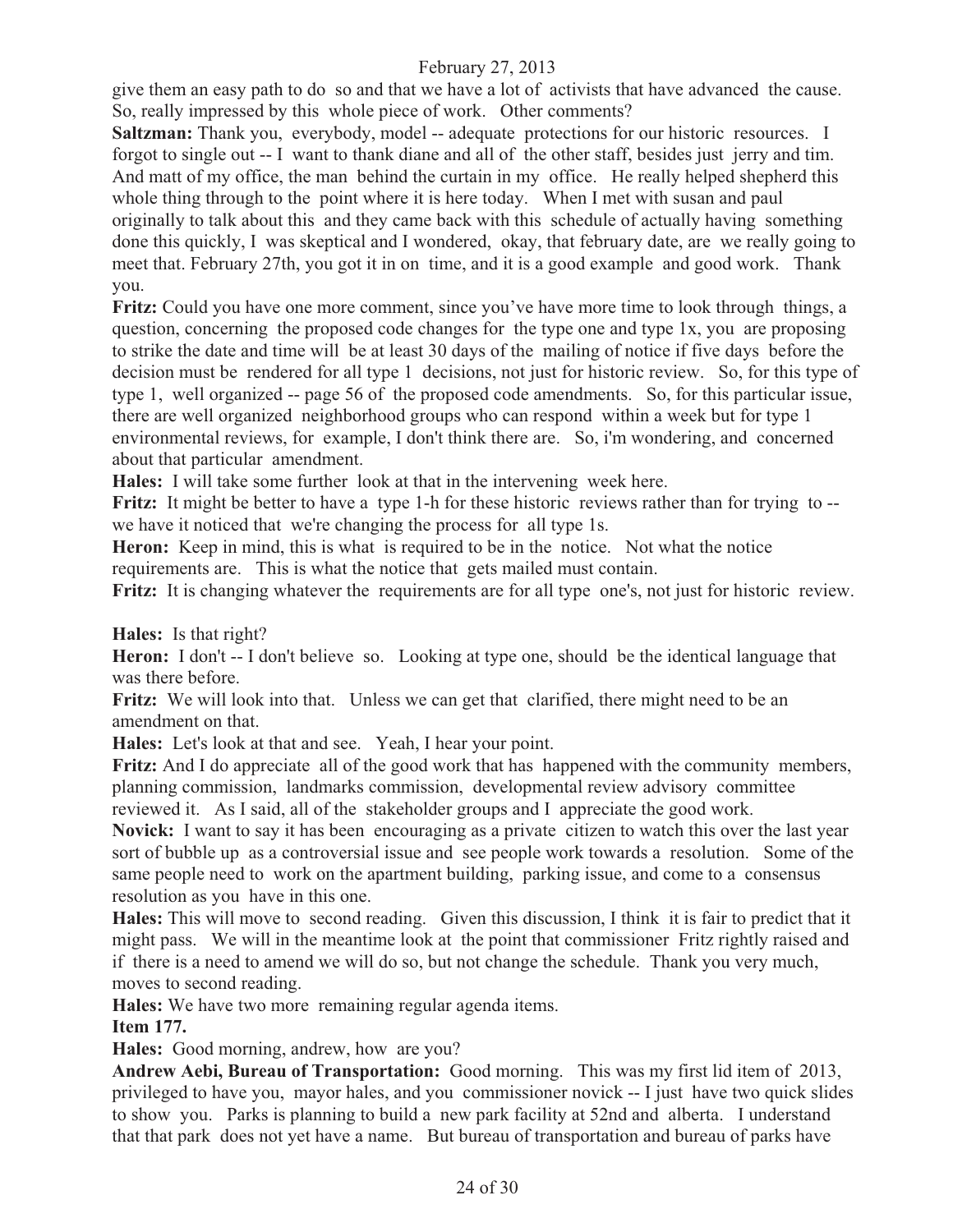been coordinating the infrastructure improvement around this new park to be built next year. And what we're -- what we're planning to do is to coordinate very closely so that when parks is designing the park improvements, transportation is designing the street improvements next to the park. So, in the past couple of years, I have had two street projects near parks where the parks were both improved with Portland development commission funding and then transportation came in a couple of years later to build street improvements, and we had to tear out some of the irrigation, lighting, new street trees, etc. What we are really trying to do here is work more smartly to avoid the tear-out costs. To give you an example, we are wrapping up a street project near raymond park, and we budgeted about -- over \$80,000 to tear out irrigation, landscaping, street trees and move everything back to get the street frontage improvement. We are trying to work more smartly here. This is a continuation in effect of what council approved three weeks ago on february 6th when you approved the master plan for the werbin property. Council gave its approval to the scope of the park improvement. Fair amount of outreach done by the parks bureau on the development of the new park and street improvements that we're planning are fully consistent with the outreach done. Specifically what transportation is planning is to widen the pavement by five feet on both 52nd and alberta. To provide for off-street parking because that park will not have any off-street parking facility. There will not be a parking lot for the park. And from my experience, my colleagues in parks do a very good job of designing parks. They have become very attractive. As much as we want everybody to walk their bike to parks, there is always a certain number of people driving who need a place to park. So by widening the street, we will provide on the street parking for people coming to the park. We are also planning a more robust storm water drainage system than what exists now. Lastly, certainly not leastly, planning to build sidewalks along the entirety of the park frontage because we wants to have a much safer route for people to walk to the school just a few blocks away. So, i'm going to hand out copies of the two slides that i'm showing you here, and I have a couple of emails I wanted to hand out as well. So, now that we, pbot and parks, have already entered into an agreement to do the street frontage improvements, then the question is do we want to give property owners nearby the option, if they wish to voluntarily, to also improve their frontage as well. And I was contacted by a resident who lives across the street from holly farm park southwest Portland who had complained about gravel on the frontage. Gee, I like the park across the street, you did a great job on the street improvements but nobody came to me and gave me the option of improving my frontage at the same time. That and the other two projects I've worked with parks on gave me the idea of asking folks across the street if they also wanted to improve their frontage, they could do that. We're not here to obligate anybody to be part of the lid that doesn't want to be part of the lid. If council approves this, we will go through the design process. Inviting all of the neighborhood residents to the street design meeting to show them what we are planning to build, even if they are not part of the lid. My experience on a street I should be paving in the next couple of weeks near Sacajawea park is property owners come to me during the design process, see what we have planned and like what we have planned and in some cases they say I would like you to take care of my frontage at the same time. Without the lid mechanism I have no way to accommodate that request. And the other email that I wanted to distribute out to you here is from neighbor who lives close to the future park. She expressed some real concerns about storm water drainage and she is very pleased at the scope of this project includes a more robust storm water solution. I will hand that out to Karla. And I think that pretty much recaps it all. I have travis here from the parks bureau if you have any specific questions about the park improvements which this resolution does not address. If council does approve this, we will be back in four weeks to formally approve the ordinance to form the lid, and, as mentioned, that ordinance will then give the lid administrator, myself the authority to negotiate agreements with property owners who may wish to opt into the improvements as we go through the design. And then finally park did a lot of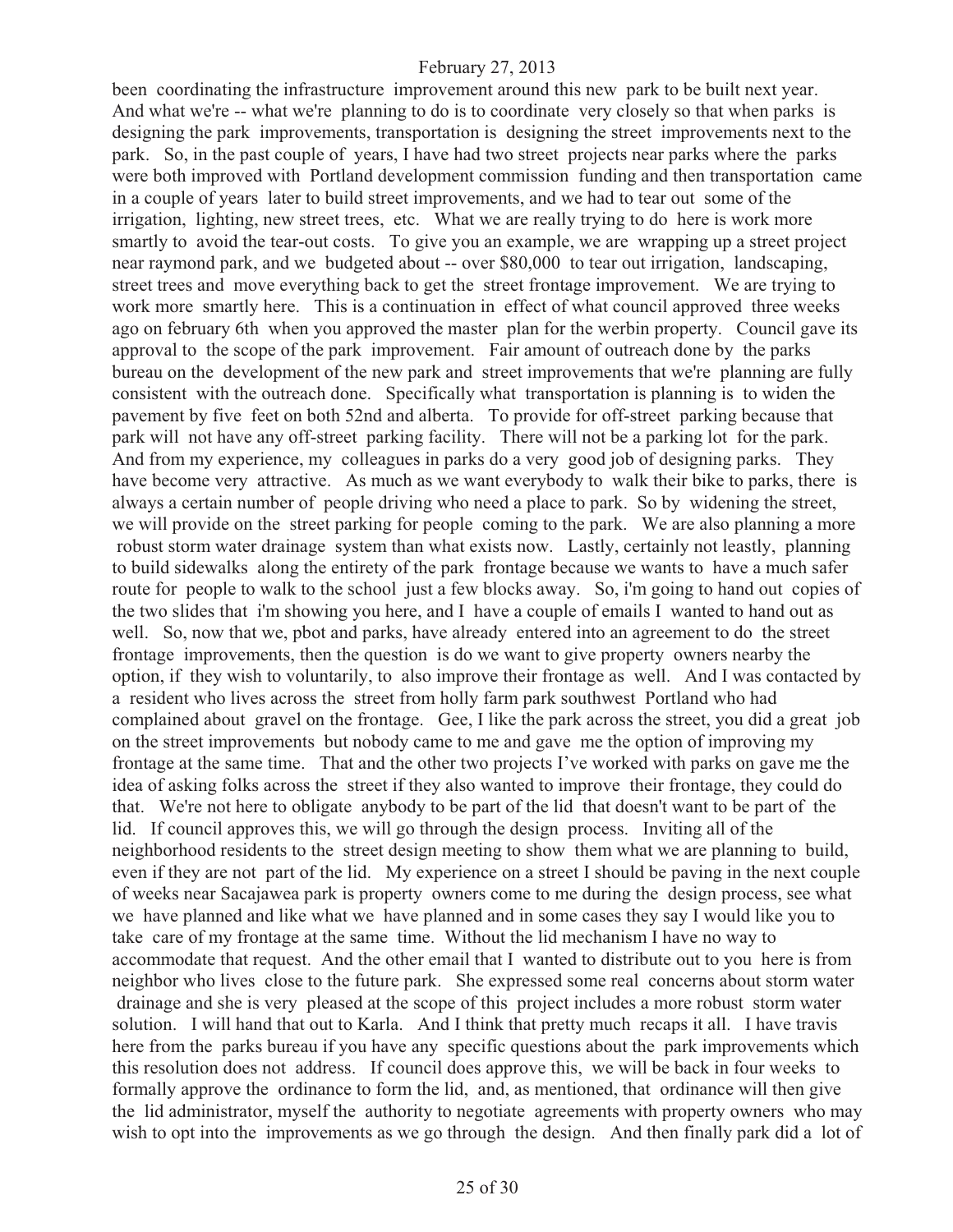outreach during the design of the project, and they had very clear feedback from the neighborhood that they wanted parks along -- excuse me, sidewalks along the street frontage, to provide that safe route to the elementary school. I would be happy to answer any questions you might have. By the way, here is a slide of what the new park is going to look like. That will be travis's job to make sure that that gets designed and built.

**Hales:** Just to clarify, andrew, if the process moves forward as you just described and the property owner does not want to participate in the lid, they are not in danger of being involuntarily added to the lid and assessed.

**Aebi:** That's correct. Everybody in effect will be part of the lid and be assessed, but they will be zero assessed. So when we close out the lid, have not opted in, they get a bill for zero, nothing for them to pay. Only way they pay anything is if they affirmatively sign up for the lid Fritz: Would they get the frontage improvements?

**Aebi:** They would not get their frontage improvement. We would widen the street and add the on-street parking on the park side but not widen the street on the other side or add additional storm water drainage or additional pavement widening or sidewalk.

**Fritz:** I appreciate that you are giving the option for this. Under the lid rules, if the majority of the property owners want in, then they're in whether they like it or not. Here parks by itself is the majority property owner. Are you going to consider a process where the majority of the rest want in, then everybody has to be in?

**Aebi:** Well, we could do that. If we are looking at bringing anybody in who doesn't want to be in, I would bring that back to council. Obviously I would not have the administrative authority to just do that. My sense of this is that it would be kind of like a development review process happens where somebody is remodeling their house or doing something and they may have a requirement to do their frontage improvement, in which case the lid could be a really good option for them. One of the community folks with whom I spoke, was thinking about redeveloping their property. This might be a good example of how she might opt in. But no, the intent would not be to force the majority of the folks on the other side of the street to be part of the lid if they didn't want to.

Fritz: One property owner could say no and then all of that side of the street would not get done?

**Aebi:** We would only build the frontage for those property owners who wanted to opt in. Keep in mind we're rebuilding the street on the park side. It would simply be a matter of extending the pavement, adding the curb and drainage on the other side. It is a piecemeal approach. We would only build the frontage for those who opted in.

Fritz: You might have one house with the property frontage and one not and another one with? **Aebi:** Yeah.

**Fritz:** Wow, okay.

**Aebi:** It is really a policy question that we are trying to avoid forcing anyone. And we might have a property owner who has a real drainage issue they want us to deal with and maybe the person next door doesn't have as much of a drainage issue. On a final note, I would say we are trying to balance the expenditure of park sdc funds, because it is not uncommon for neighborhood to say we would like to expand this project. We just need a way to pay for it. It wasn't reasonable to ask parks to build their frontage and deal with the infrastructure deficiencies in the neighborhood --

Fish: You're just asking us to adopt this ordinance to give the green light to move forward? **Aebi:** Yes. There will be another ordinance coming back to you in four weeks that will formally do that by ordinance.

**Hales:** Resolution today.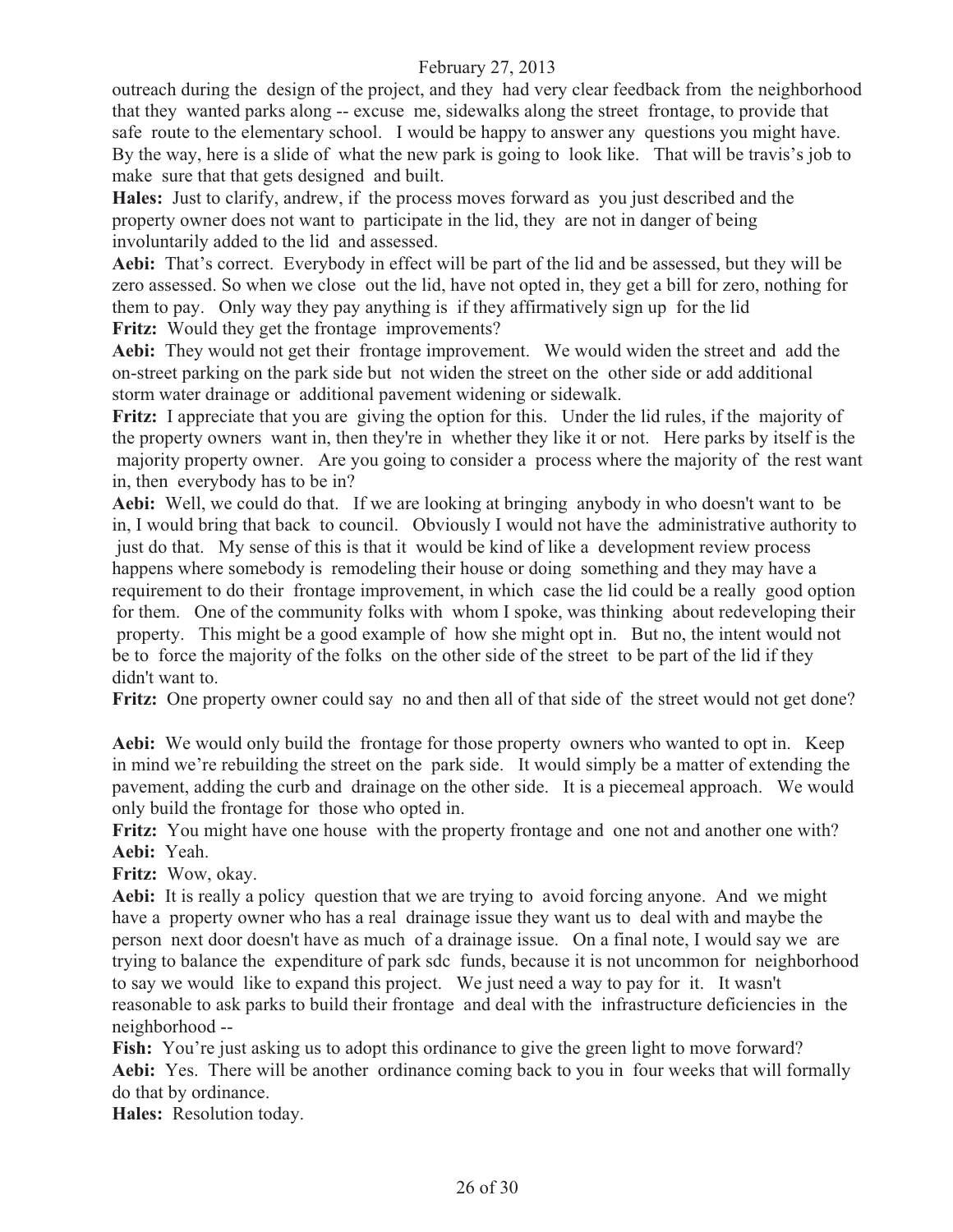**Aebi:** It is really been a pleasure to be able to coordinate with parks on this and avoid -- and work more smartly on these joint projects.

**Fish:** I move the resolution.

**Saltzman:** Second.

**Hales:** Let's take a roll call.

**Moore-Love:** No one signed up to testify.

**Fritz:** Thank you for bringing this forward, andrew, and indeed, if any of the residents do want to see an example of a street that isn't necessarily optimal for the current residents, it would be southwest comus by the holly farm park. I do think I would be open to looking at a modification whereby if the vast majority wants to do it, that you do the whole thing. I think it would be really difficult to engineer a partial storm water system, for example, or putting curbs in some places and not others would create more problems for the property owners, which i'm sure you are aware of. I appreciate this new process recognizing that the city is majority property owner and I look forward to having the hearing. Aye.

**Fish:** Andrew, thank you. Earlier we saw a wonderful example of collaboration between planning and bureau of development services. This reflects good solid collaboration between parks and transportation and I really appreciate you're looking upstream and thinking creatively about how to use this tool. I am, you know, sort of superficially inclined towards commissioner Fritz's view about looking at this more holistically but i'm also reminding that it is an underserved area that has waited a long time to get their park. I think -- I think the voluntary nature here is keeping faith with what we're trying to do more generally in the neighborhood. Thank you for your good work, aye.

**Saltzman:** Good work. Aye.

**Novick:** Aye.

**Hales:** Experimentation should continue. Thank you, aye. We have one more item on the calendar.

**Item 178.** 

**Hales:** Good morning.

**Jonas Biery:** Good morning, mr. Mayor, commissioners. Jonas biery, debt manager, I will provide a brief summary of the ordinance. This nonemergency ordinance authorizes water bonds that accomplishes two objectives. First the ordinance authorizes issuance of water bonds that will finance up to \$161.5 million of expenditures water bureau capital improvement program over the next 18 months. Water bureau staff is here to talk about that in a minute. The portion of the bonds for the cip projects will mature over no more than 25 years. Will be payable from revenues of the water system and it will increase annual debt expenditures by approximately \$10.5 million a year as reflected in the current requested budget. Second objective, ordinance authorizes refunding approximately \$100 million of outstanding water revenue bonds. The funding reduces the interest rates on the bonds and allows us to reduce the size of the legally required debt reserve by revising the master declaration for water revenue bonds. The refunding results in a total reduction of debt service of minimum \$6 to \$6.5 million. I mentioned the master declaration, included as Exhibit a to the ordinance. Declaration details specific requirements related to this series of bonds and future series of second lien bonds, include standard provisions such as requirement to produce annual revenues to pay the debt, coverage requirements, financial tests that must be met before additional bonds can be issued. It also includes a number of administrative updates. I want to provide some comfort to you that it is a big document. It is materially consistent with the exception of the reduction to the reserve, with the water revenue bond declaration that we've been operating under for many years. I would be happy to answer questions about the financing, but I think it makes sense to have the water bureau director talk a little bit.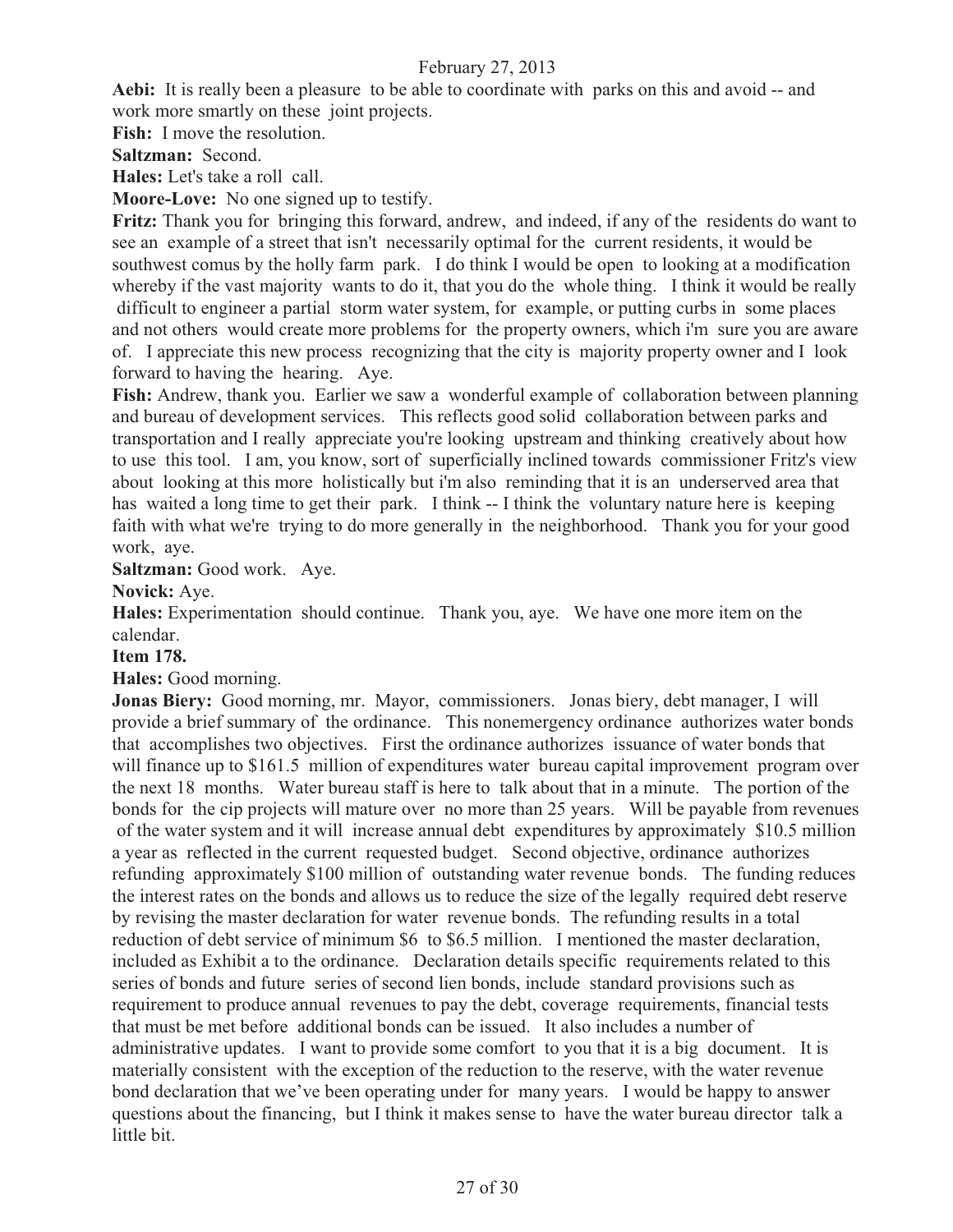**Saltzman:** Could you explain what a second lien bond is?

**Biery:** Good question. We also have first lein bonds which means the first use of net revenues is pledged to pay that first lien bond. Secondly, means this is a secondary pledge. We pay the first lien and then the second lien and the revenues that are left over fall out for other purposes. **Saltzman:** It is all water bureau -- water revenue. No general fund.

**Biery:** Correct.

**Fritz:** \$161.5 million in the new bond issuance reflects \$66.5 million less because of the refinancing?

**Biery:** So the \$161 million is just the proceeds that are going to just the new money portion. When we issue the bonds, it will be 160 for the new money plus the 100 for the refunding. Fritz: What happens again to that 6 to 6.5 million that we're saving on the previous bonds? Has that reduced the amount that we are now going out for new debt?

**Biery:** To the extent that the reserve is reduced. For example, if we had the sort of full reserve requirement, that we've had historically, that would require about \$12 million of additional funding. The way this is structured with the lesser reserve, only about \$6 million. It does reflect that reduction. The savings that I talked about as a result of the refunding is really savings on the annual payments and the 161 reflects the amount we're borrowing -- if we think about the \$10.5 million annual over 25 years, 6.5 in aggregate would be a reduction to that annual amount. So let's say it is a quarter of a million dollars a year less that we will be paying for the 25-year term of the bonds.

**Fritz:** Thank you.

**David Shaff, Director Water Bureau:** Good morning, i'm the director of the Portland water bureau. Cecelia is with me, finance director for the water bureau. Usually at this point we would describe what we plan on doing with the proceeds of the bond. I have shared with your staff what our current plan is for the use of 2013 revenue bonds. They will be used primarily for the four big projects that are currently under construction now that you have approved over the last several years. The interstate facility project, bull run dam to power project, powell butte 2 and Kelley butte, and in addition they also funds over the next 18 months other portions of our cip. And they're in the mains program, pumps and tanks program, meter, services hydrant program. Two stand-alone projects. Head work flow meters project and ecc, emergency coordination center. Mains vary from very large project mains to very small one block long type of mains. Some are done by our crews. Water bureau crews. Those that are under \$125,000. Some are done -- those that are above \$125,000 are done by contractors. We expect to do about 50 distribution mains over the next fiscal year. Some of the larger ones that we have planned for this coming fiscal year include the bertha service area improvements, the raymond tank supply improvements, division street piping, carolina pump main extension. Phase two -- on the pump stations and tanks -- fulton pump station, which we talked about a number of times, just about at 90% design and we will look at starting construction in this coming fiscal year. Forest park low tank currently under construction, meter services the hydrants. We replace about 5,000 small meters, the sort of meters that serve our homes. About 30 large meters. They can be as big as the table. And then service renewals. We replace or renew about -- we do about 1,500 last year. We have done about 700 this year so far. And hydrants. Last year we did about 100. We have 150 done so far. We will be doing that -- about that much next year. And then we have talked, I think, the last time when -- when I was here last week about our budget, talked a little bit about the ecc and headwork flow meter projects. I would be glad to answer questions about any of those.

**Fish:** David, since you preferred to the budget presentation, the question that I had is to the extent that council is going through a budget process which is going to lead to a rate, and that rate may cause the bureau to defer or delay any of the capital improvement projects in the pipeline,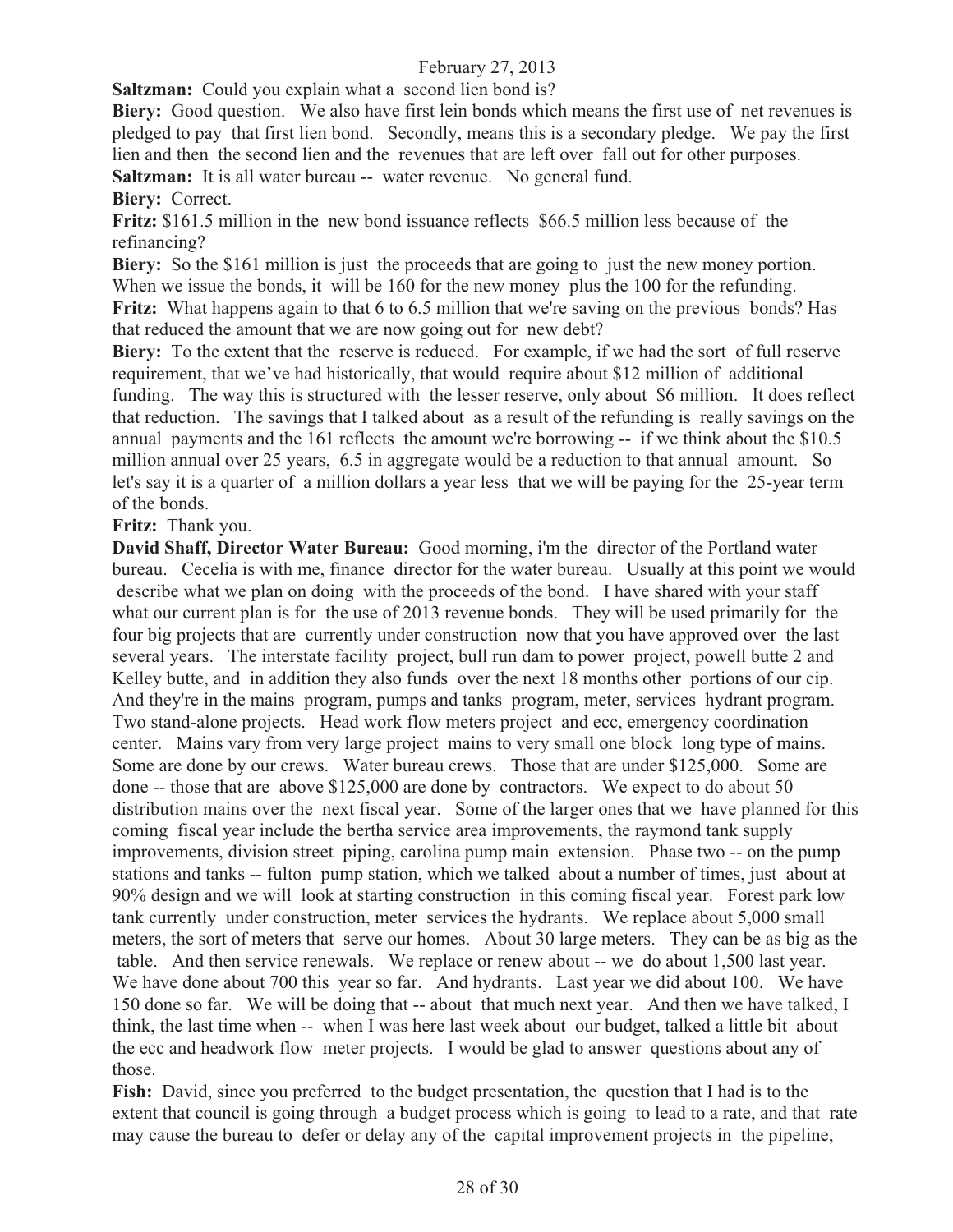would a decision that we make over the next few months have an impact on the authority you are seeking from us today?

**Shaff:** No. What it would mean is that it might push out our next bond sale. So, for instance, we're proposing to sell bonds \$173 million in bonds to produce the \$161 million that jonas is talking about in march. We anticipate doing in august, 2014 sale. If some of the cip projects that we are proposing in this coming fiscal year and the out years are projects that the council says let's hold off. Let's defer those. Let's push those out. What that would mean is we would delay our bonds sale in 2014.

**Fish:** Would that come back to us for a further discussion, who how does that work?

**Shaff:** Would which come back to you?

Fish: Any deferral of a bond application.

**Shaff:** Well, we're not going to -- we don't come to you for authority to sell bonds until we're at the point where we need the revenues. So, the question that you're asking --

Fish: You are free to re-frame the question, counsellor. What's the question that I should have asked and would you give me the answer that is responsive, please.

**Shaff:** You will have the ability -- you are required to weigh in on our budget, and on our cip, and then on individual projects, over the course of the next year, we will be coming to you with contracts, that sort of thing, to move forward on actual construction of contracts. This is that time of year where you as the executive board of city of Portland, are telling bureaus such as mine which projects that you want us to move forward on. Which projects that you have questions about. And what is the impact on the rates and how are we going to pay for those over the next several years.

**Saltzman:** We would have to approve the 2014 bond sale just like you are here today --

**Shaff:** Oh, absolutely. The bond sale that we're asking you to -- the bond sale --

Fish: Commissioner Fritz, could you please jump in here?

**Shaff:** The bond sale that we are going to ask you to vote on next week funds not only part of this fiscal year that we're in, so projects that you already approved, projects for the next fiscal year, and a little bit of the fiscal year after. But the individual projects -- this is -- this is how we're paying for those projects. Individual projects are projects that you have either already weighed in on or that you are going to be weighing in on in this budget cycle.

**Hales:** This is credit authority. That is what this ordinance represents.

**Biery:** Correct, if I may just to be clear. First step is the capital plan development. As that develops, bureau of financial services comes back to request separate authorization to finance the capital projects that have already been discussed and approved.

**Fritz:** Can these revenues be used for other capital improvement projects not identified in this ordinance?

**Shaff:** Yes, I mean, they're only -- they can only be used for capital projects in the water bureau. So, for instance, I identified the four major projects that we're using. Those are all under

construction. But for instance, if something happens -- for instance, we're planning on using the bertha service area improvements. If the council says no, we don't want to do that, we wants to push the bertha improvements or carolina pump main extension out to the next fiscal year or fiscal year after, we obviously wouldn't be using these bond proceeds for those projects.

**Fritz:** What happens -- if a project comes in under budget, what happens to the rest of the money borrowed for that?

**Shaff:** It depends, commissioner. Most of the time what that means is that the august 2014 bond sale would be pushed out. Maybe it would be pushed out to september or october. We don't borrow money until we need it. There is the possibility that a project that is already approved by the council could be moved up in the project, or in the schedule, but more likely than not, we're going to just delay the bond sale.